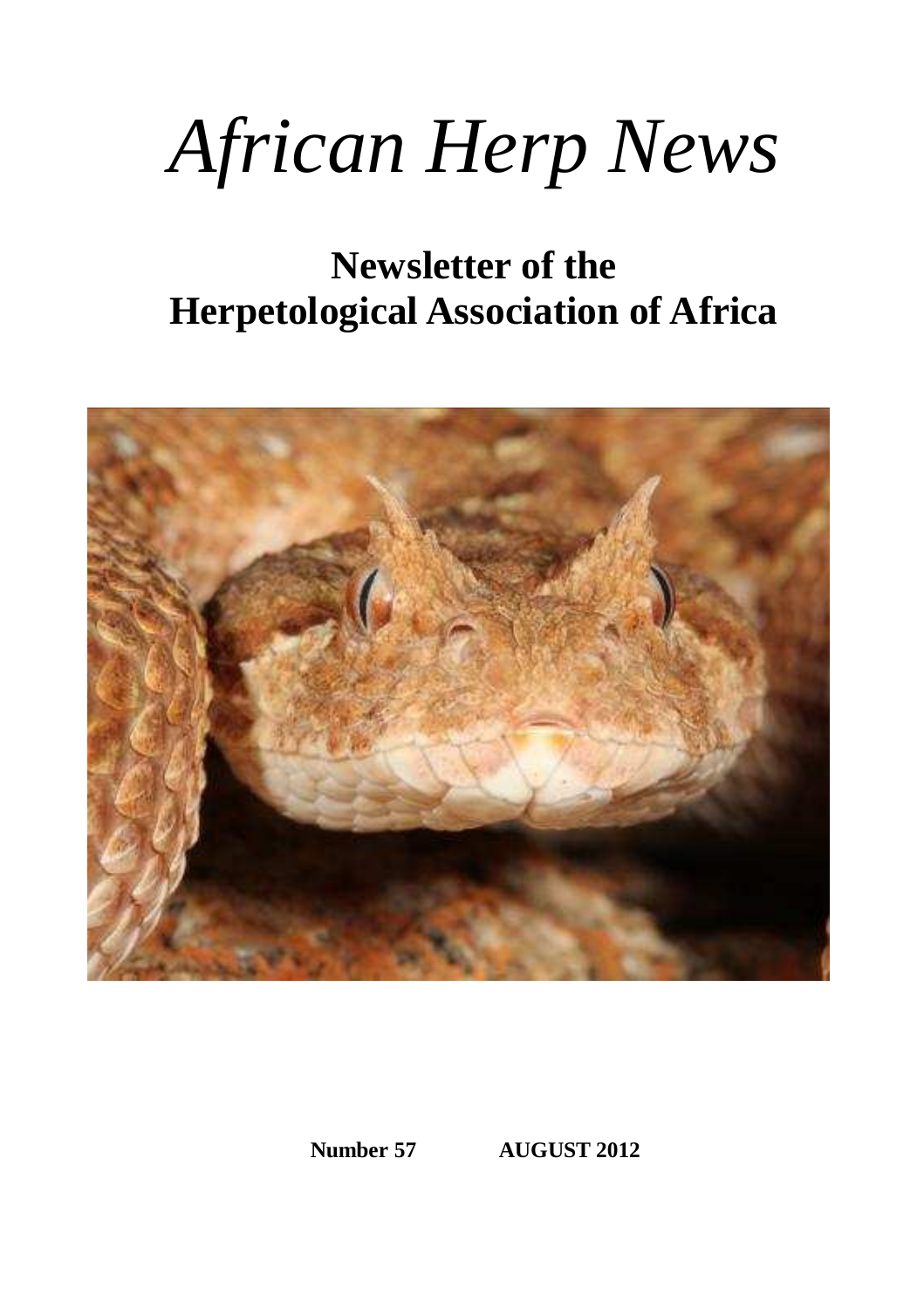#### **HERPETOLOGICAL ASSOCIATION OF AFRICA http://www. wits.ac.za/haa**

#### **FOUNDED 1965**

The HAA is dedicated to the study and conservation of African reptiles and amphibians. Membership is open to anyone with an interest in the African herpetofauna. Members receive the Association's journal, *African Journal of Herpetology* (which publishes review papers, research articles, and short communications – subject to peer review) and *African Herp News*, the Newsletter (which includes short communications, natural history notes, geographical distribution notes, herpetological survey reports, venom and snakebite notes, book reviews, bibliographies, husbandry hints, announcements and news items).

#### **NEWSLETTER EDITOR'S NOTE**

Articles shall be considered for publication provided that they are original and have not been published elsewhere. Articles will be submitted for peer review at the Editor's discretion. Authors are requested to submit manuscripts by e-mail in MS Word '.doc' or '.docx' format.

COPYRIGHT: Articles published in the Newsletter are copyright of the Herpetological Association of Africa and may not be reproduced without permission of the Editor.

#### **The views and opinions expressed in articles are not necessarily those of the Editor**.

#### **COMMITTEE OF THE HERPETOLOGICAL ASSOCIATION OF AFRICA**

#### *CHAIRMAN*

**Aaron Bauer,** Department of Biology, Villanova University, 800 Lancaster Avenue, Villanova, Pennsylvania 19085, USA. aaron.bauer@villanova.edu

#### *SECRETARY*

**Jeanne Tarrant,** African Amphibian Conservation Research Group, NWU. 40A Hilltop Road, Hillcrest 3610, South Africa. jeannetarrant@ymail.com

#### *TREASURER*

**Abeda Dawood,** National Zoological Gardens, Corner of Boom and Paul Kruger Streets, Pretoria 0002, South Africa. abeda@nzg.ac.za

#### *JOURNAL EDITOR*

**John Measey,** Applied Biodiversity Research, Kirstenbosch Research Centre, South African Biodiversity Institute, P/Bag X7, Claremont 7735, South Africa. john@measey.com

#### *NEWSLETTER EDITOR*

**Bryan Maritz,** Department of Ecology & Evolutionary Biology, Cornell University, Corson Hall, Ithaca, NY 14853, USA. bryanmaritz@gmail.com

#### *ADDITIONAL MEMBERS*

**Graham Alexander**, School of Animal, Plant and Environmental Sciences, University of the Witwatersrand, Johannesburg 2050, South Africa. graham.alexander@wits.ac.za

**Michael Bates,** Department of Herpetology, National Museum, P.O. Box 266, Bloemfontein 9300, South Africa. herp@nasmus.co.za

**William Branch**, Curator of Herpetology, Bayworld, P.O.Box 13147, Humewood 6013, South Africa. wrbranch@bayworld.co.za

**Andrew Turner**, Scientific Services, Western Cape Nature Conservation Board, Private Bag 5014, Stellenbosch, 7600, South Africa. aaturner@capenature.co.za

**COVER PHOTOGRAPH**: *Bitis caudalis* from an unknown locality in South Africa. Photograph by: David McGuire. Canon EOS 60D (1/250, F18, ISO 200).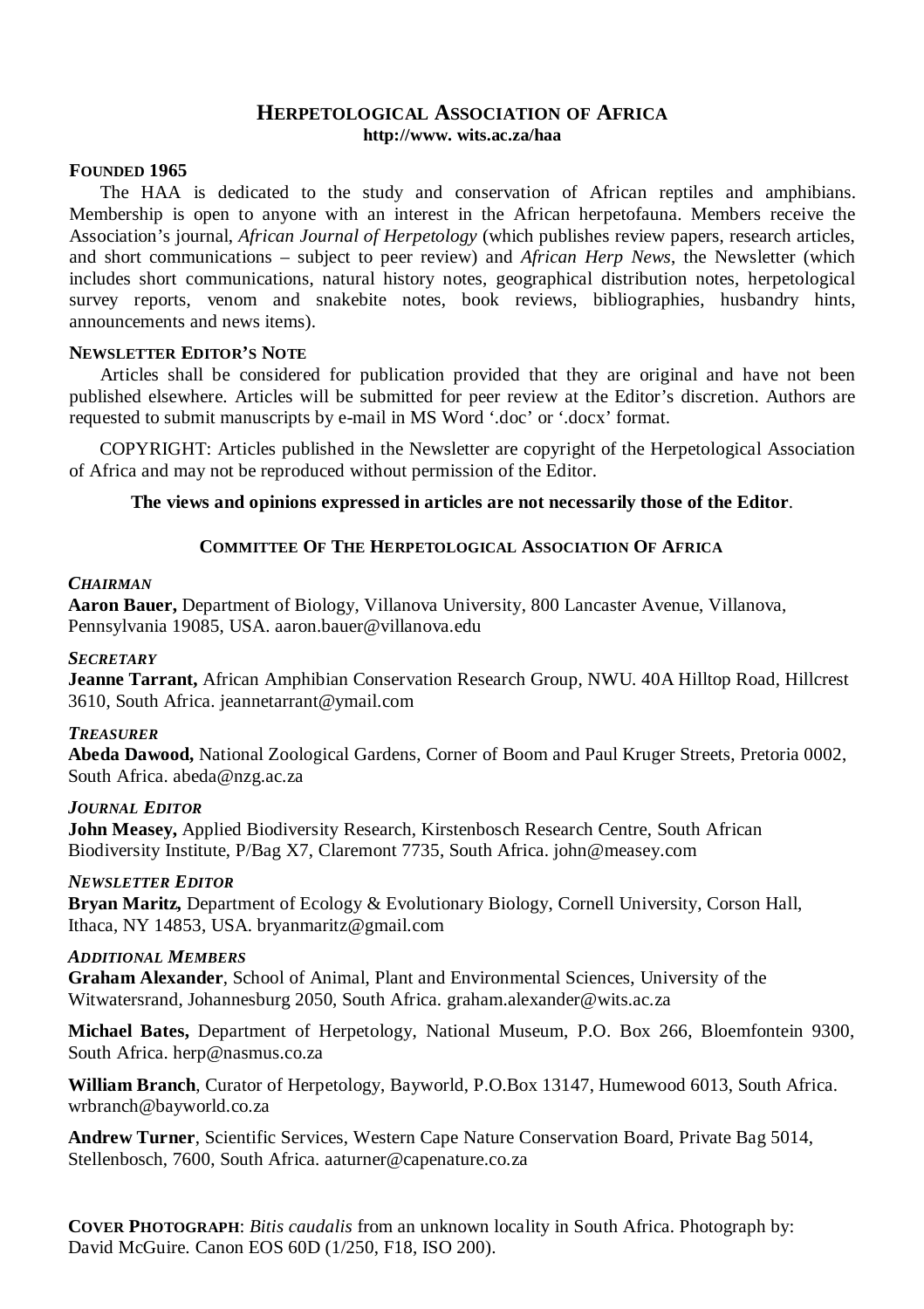# **BOOK REVIEW**

## **Turtles of the World. Vol. 1: Africa, Europe and Western Asia. By Holger Vetter. Terralog Edition. Chimaira, Frankfurt am Main. 2011. 152 Pages. Hard cover. Second Edition. €34.80. ISBN 978-3-930612-27-7.**

Volume 1 of the Terralog Turtle series deals with the chelonians of the Afrotropic and Western Palaearctic. It is superbly illustrated, with a series of colour plates and a distribution map for each species. Each picture has a code number, followed after a hyphen by a numeral indicating the age of the specimen, then scientific name and author, locality, sex, approximate straight carapace length of adults, and photographer. This is followed by a series of pictograms to indicate the basic requirements of the species in husbandry. I was pleased to see some excellent photos of the poorly known species *Pelusios upembae* and *P. broadleyi.*

The second edition differs from the first (2002) edition in using the current taxonomic list provided by the Turtle Taxonomy Working Group (2007, 2009, 2010) and Rhodin *et al.* (2008). However, some recently published molecular phylogenies have produced additional taxonomic changes. The changes affecting Sub-saharan African taxa are as follows:

## **Family Cheloniidae**

Valid subspecies are no longer recognised for *Chelonia mydas* or *Eretmochelys imbricata.* 

## **Family Testudinidae**

The dispute over the correct generic name for the Seychelles giant tortoises (*Aldabrachelys* Loveridge & Williams or *Dipsochelys* Bour) has yet to be resolved by the International Commission for Zoological Nomenclature, but the name *Dipsochelys dussumieri* is used here, with the subspecies *arnoldi* Bour and *holissa* (Günther) in captivity on Mahe and introduced onto other islands.

## **Genus** *Centrochelys*

Le *et al.* (2006) suggested that the African Spurred Tortoise *C. sulcata* should be retained in the genus *Geochelone* with the Asian species *elegans* and *platynota.* However, Lapparent de Broin (2000) had earlier proposed the revival of *Centrochelys* Gray, 1872, for this species, and this is now generally accepted.

## **Genus** *Kinixys*

*Kinixys belliana belliana* has a much wider range than indicated on the map, as it extends south from Cameroon through the Lower Congo region to Angola (Broadley, 1991, 1993), and also mapped in Broadley (1992). Molecular data has now been published for three specimens from central Angola (Kindler *et al.,* 2012). I have examined two specimens from the western Democratic Republic of the Congo on loan from Tervuren (MRAC 4648 from Lukolela and MRAC 10736 from Kwango River). Few specimens were available from Angola as Bocage's material was destroyed by fire in Lisbon, but I have examined specimens from 20 km S of Cassinga, Chitau, Cubal, Gauca, Huila and Hungueria. Unfortunately the available molecular data for typical *K. belliana* is only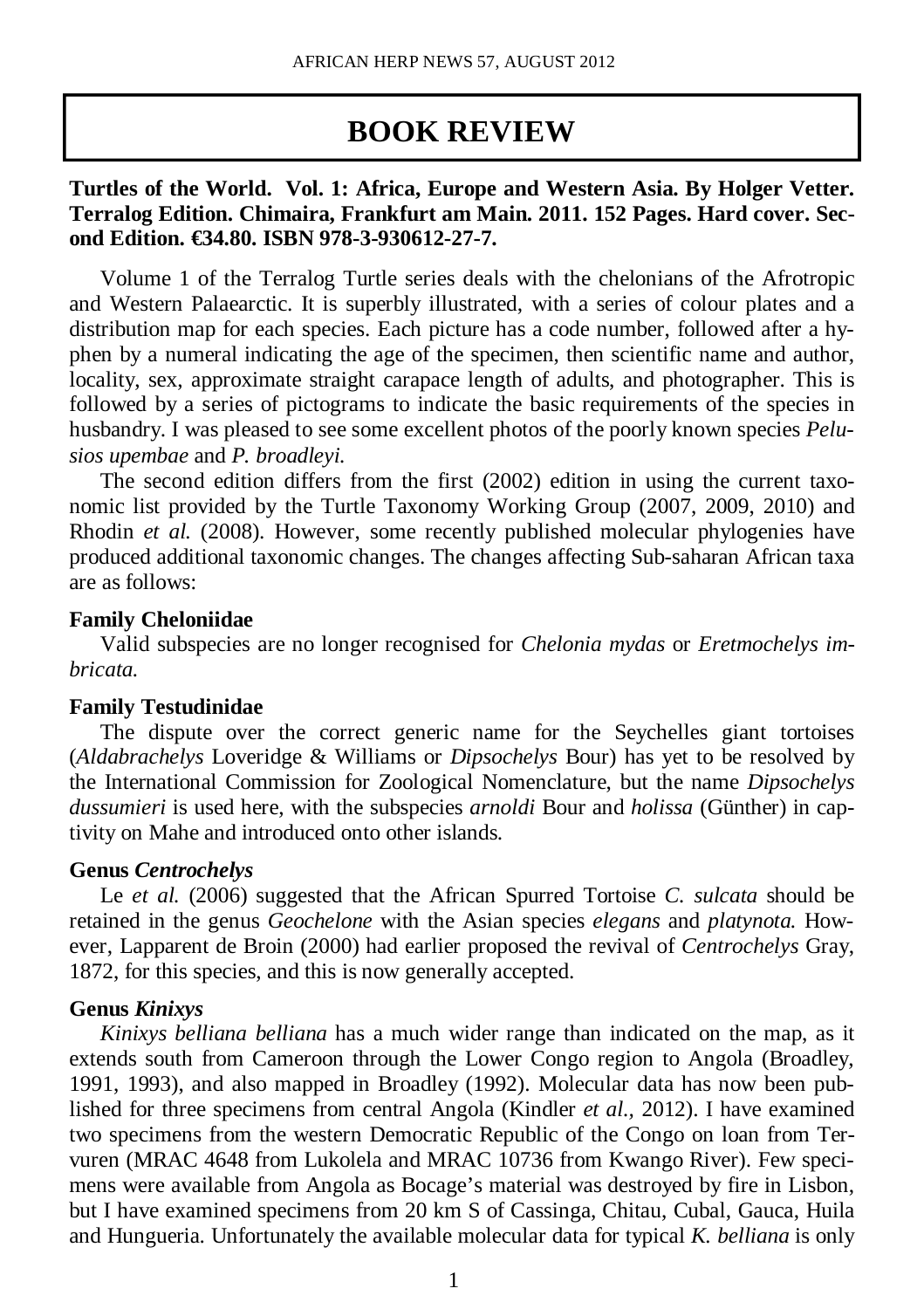from Burundi and Angola (Kindler *et al.,* 2012), so the Horn of Africa remains unsampled. The true type specimen of *K. belliana* (BM 1979.919) is a mounted female with a worn shell lacking pattern and without locality data, but it seems to come closest to Ethiopian material (topotypical of *K. schoensis* Rüppell), and also just falls within the range of variation of *K. b. mertensi* Laurent from northeastern DRC (Broadley, 1989). The molecular phylogeny of Kindler *et al.* (2012) confirms the validity of *K. natalensis*  (basal), *K. lobatsiana, K. spekii,* and also *K. zombensis,* the Southeastern Hinge-back Tortoise (with *K. domerguei* of Madagascar as a synonym). *K. nogueyi* is also recognised as a full species ranging to the eastern Central African Republic. The forest species *K. erosa* and *K. homeana* form a subclade, sister to another subclade including *K. lobatsiana* and *K. zombensis* (Kindler *et al.,* 2012)*.*

When I attempted to map the distribution of *K. spekii* in 1989, no material was available from Angola, and as this species occurred throughout Zambia and southern DRC (Katanga) it seemed likely that it ranged across the Angolan plateau. However, of the nine Angolan specimens examined subsequently, seven had the radiate dorsal pattern of *K. belliana,* and only two (FMNH 18490 Gauca and NMHG 1545/2 Vila da Ponte) had the zonary pattern of *K. spekii,* the former specimen was sympatric with *K. belliana*  (FMNH 18489). I have recorded two possible hybrids between *K. belliana* and *K. spekii*  from Ikelenge in northwestern Zambia, an area close to the Angolan border (Broadley, 1991). *K. spekii* is sister to a subclade including *K. belliana* and *K. nogueyi* (Kindler *et al.,* 2012)*.* 

## **Genus** *Stigmochelys*

The TTWG has accepted the allocation of the Leopard Tortoise to the genus *Stigmochelys* Gray, and does not recognise a subspecies *S. pardalis babcocki,* despite the arguments of Le *et al.* (2006).

## **Family Pelomedusidae**

## **Genus** *Pelomedusa*

No subspecies of *Pelomedusa subrufa* are recognised. However, the molecular phylogeny of Vargas-Ramirez *et al.* (2010) revealed nine distinct clades, five in the north, two in the north-east (Somalia and Arabia) and two in the south (DRC to South Africa and Madagascar), so this is probably a species complex.

## **Genus** *Pelusios*

A genetic study by Fritz *et al.* (2011) suggested that *P. chapini* is doubtfully distinct from *P. casteneus* at the species level, and *P. castanoides intergularis* of the Seychelles may not be a valid subspecies. This was also the conclusion of Silva *et al.* (2010), while the same applied to *P. subniger parietalis.* Fritz *et al.* (2011) also found that both the wide-ranging species *P. rhodesianus* and *P. sinuatus* showed some geographic variability.

## **REFERENCES**

BROADLEY, D. G. 1989. *Kinixys belliana* Bell's Hinged Tortoise. *In* Swingland, M.R. & M.W. Klemens (Eds.): The Conservation Biology of Tortoises. Occasional Papers of the IUCN/SSC Species Survival Commission No. 5. Gland (IUCN Tortoise and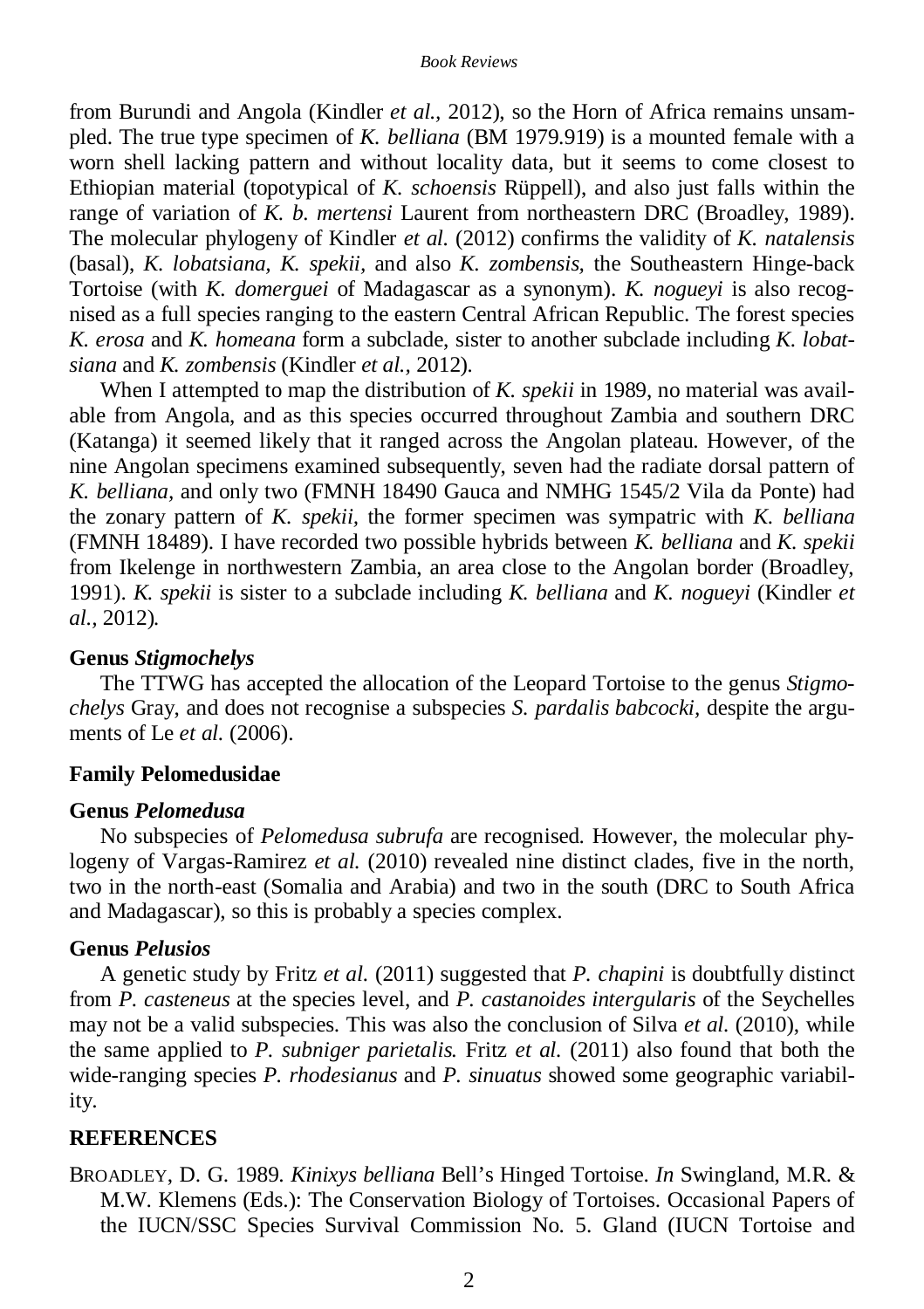Freshwater Turtle Specialist Group): 49-52.

- BROADLEY, D. G. 1991. The herpetofauna of northern Mwinilunga District, northwestern Zambia. Arnoldia Zimbabwe, 9: 519 - 538.
- BROADLEY, D. G. 1992. The savannah species of *Kinixys* (Testudinidae). Journal of the Herpetological Association of Africa 40: 12 - 13.
- BROADLEY, D. G. 1993. A review of the southern African species of *Kinixys* Bell (Reptilia: Testudinidae). Annals of the Transvaal Museum 36: 41 - 52.
- FRITZ, U., W.R. BRANCH, M.D. HOFMEYER, J. MARAN, H. PROKOP, A. SCHLEICHER, P. SIROKY, H. STUKAS, M. VARGAS-RAMIREZ, M. VENCES & A.K. HUNDSDÖRFER. 2010. Molecular phylogeny of African hinged and helmeted terrapins (Testudines: Pelomedusidae: *Pelusios* and *Pelomedusa*). Zoologica Scripta 40: 115 - 125.
- KINDLER, C., W.R. BRANCH, M.D. HOFMEYER, J. MARAN, P. SIROKY, M. VENCES, J. HARVEY, J.S. HAUSWALDT, A. SCHLEICHER, H. STUKAS & U. FRITZ. 2012. Molecular phylogeny of African hinge-back tortoises (*Kinixys*): implications for phylogeography and taxonomy (Testudines: Testudinidae). Journal of Zoological Systematics and Evolutionary Research. doi: 10.1111/j.1439-0469.2012.00660.x : 1-10 + Supporting information: 1-11.
- LAPARRANT DE BROIN, F. 2000. African chelonians from the Jurassic to the present. A preliminary catalog of the African fossil chelonians. Palaeontologica Africana, 36: 43 - 82.
- LE, M., C.J. RAXWORTHY, W.P. MCCORD & L. MERTZ. 2006. A molecular phylogeny of tortoises (Testudines: Testudinidae) based on mitochondrial and nuclear genes. Molecular Phylogenetics and Evolution 40: 517 - 581.
- SILVA, A., S. ROCHA, J. GERLACH, G. ROCAMORA, A. DUFRENNE & D.J. HARRIS. 2011. Assessment of mtDNA genetic diversity within the terrapins *Pelusios subniger* and *Pelosios castanoides* across the Seychelles islands. Amphibia-Reptilia 32: 583 - 588.
- VARGAS- RAMIREZ, M., M. VENCES, W.R. BRANCH, S.V. DANIELS, F. GLAW, M.D. HOFMEYER, G. KUCHLING, J. MARAN, T.J. PAPENFUSS, P. SIROKY, D.R. VIEITES & U. FRITZ. 2010. Deep genealogical lineages in the widely distributed African helmeted terrapin: Evidence from mitochondrial and nuclear DNA (Testudines: Pelomedusidae: *Pelomedusa subrufa*). Molecular Phylogenetics and Evolution 56: 428 - 440.

## **SUBMITTED BY:**

**DONALD G. BROADLEY**, Natural History Museum of Zimbabwe, P.O. Box 240, Bulawayo, Zimbabwe. E-mail: broadley@gatorzw.com.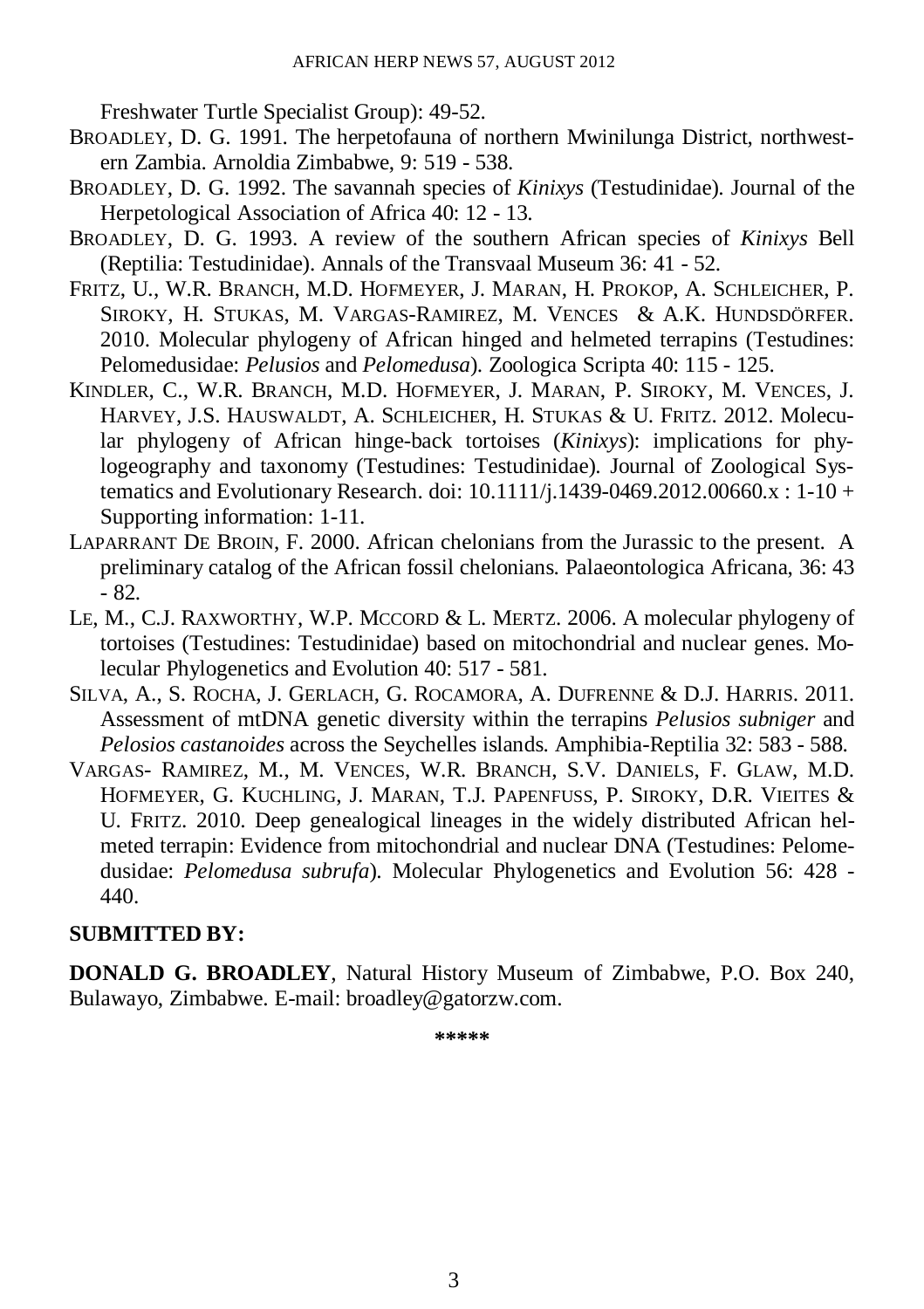# **OBITUARY: JOHN DUCKITT VISSER**



John Visser passed away in Singapore on  $15<sup>th</sup>$  May 2012, following two heart attacks a week earlier. He had planned to return to Swakopmund to celebrate his marriage to Carol Sohrada on 18<sup>th</sup> May, of whom he wrote:

 "I have to protect her from handling venomous snakes, as she is fearless and wandering into croc. infested vleis at night does not faze her, is very computer literate, does things on time, not domineering or hysterical, so I look forward to many happy years with her."

John Visser was born in Umkomaas, South Africa, on 21<sup>st</sup> May 1938. His father was Jack Visser, who had a wood-working factory. John went to school in Pietermaritzburg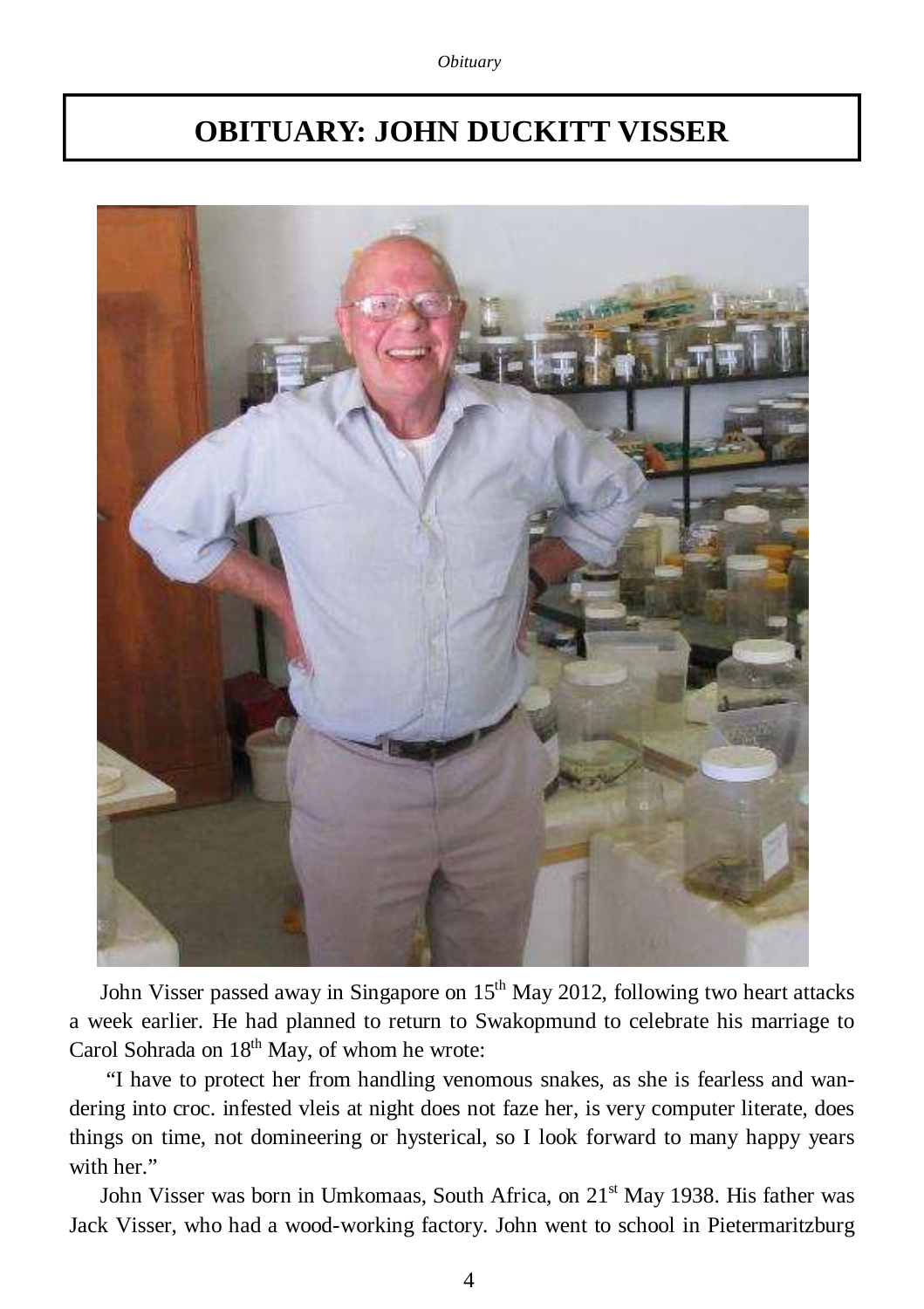and then to South African College Schools in Cape Town. His boarding school days enabled him to begin capturing and breeding wild animals, and he became adept at illegally keeping snakes, squirrels and other rodents in his dormitory. He went to the University of Natal in Pietermaritzburg in 1974 as a mature student to study for a M.Sc. in Zoology, being awarded the degree for his thesis on frogs of the genus *Heleophryne* in 1990. John married Joy Thurgood in 1960, and they had three sons, Brent (1961, died in 2004), Gavin (1964) and Dion (1966). John and Joy were eventually divorced in 2011.

In 1958, when John first made contact with DGB, he was Manager of FitzSimons' Snake Park in Durban. In the middle of that year he moved to the Department of Nature Conservation in Stellenbosch to work on waterfowl, and was then posted to Bredasdorp. John was collecting large numbers of reptiles and amphibians, and exchanged specimens with DGB, then working with the Roads Department in Matabeleland.

John began more serious fieldwork in November 1959. For six weeks he followed gorillas through the forests of the Kisoro National Park in Uganda for the Gorilla Research Unit (headed by Raymond Dart). When this study ended, he spent some time in Kenya collecting reptiles for export, then did stints as a professional game catcher in Tanzania and Somalia, ending up with a game catching team in Kenya, catching black rhino with a lasso on a bamboo pole. John returned to Port Elizabeth at the beginning of 1962 as Manager of the Game Immobilisation Division of Reckitt & Coleman, demonstrating the use of M99 for the immobilisation of game. He was then working on his first book on venomous snakes and the treatment of snake bite, which was sponsored by the College of General Practitioners and published by Howard Timmins in 1966.

In mid-1964 John took up a post in south-eastern Rhodesia with the Tsetse and Trypanosomiasis Control Branch of the Veterinary Department, but within a few months he was back in South Africa at Hout Bay, collecting mammals, reptiles and amphibians full -time for zoos, universities and research centres, and travelling all over the world. John and Joy made trips to Marion Island in May/June 1980, and to Gough Island in November/December 1980, 1981 and 1984 with the Antarctic supply ship SA Agulhas. At the beginning of 1998 the Vissers moved to Durbanville, as Hout Bay 'just became too crowded'. At the end of 2000 John established the Shark Aquarium at Jeffreys Bay and caught and exported many sharks to the Far East, travelling with them to ensure that they arrived in good condition. He sold the Shark Aquarium in 2007 and moved to Namibia the following year, settling down at Swakopmund and concentrating on herpetology.

#### **John Visser's amphibian contributions**

From 1971 John studied *Heleophryne,* producing many beautiful and instructive phorographs of the torrent habitat and being the first to find eggs. John completed his Masters degree work on *Heleophryne*, entitled: "The biosystematics of the *purcelli* group of the frog genus *Heleophryne* (Amphibia : Leptodactylidae)" at the University of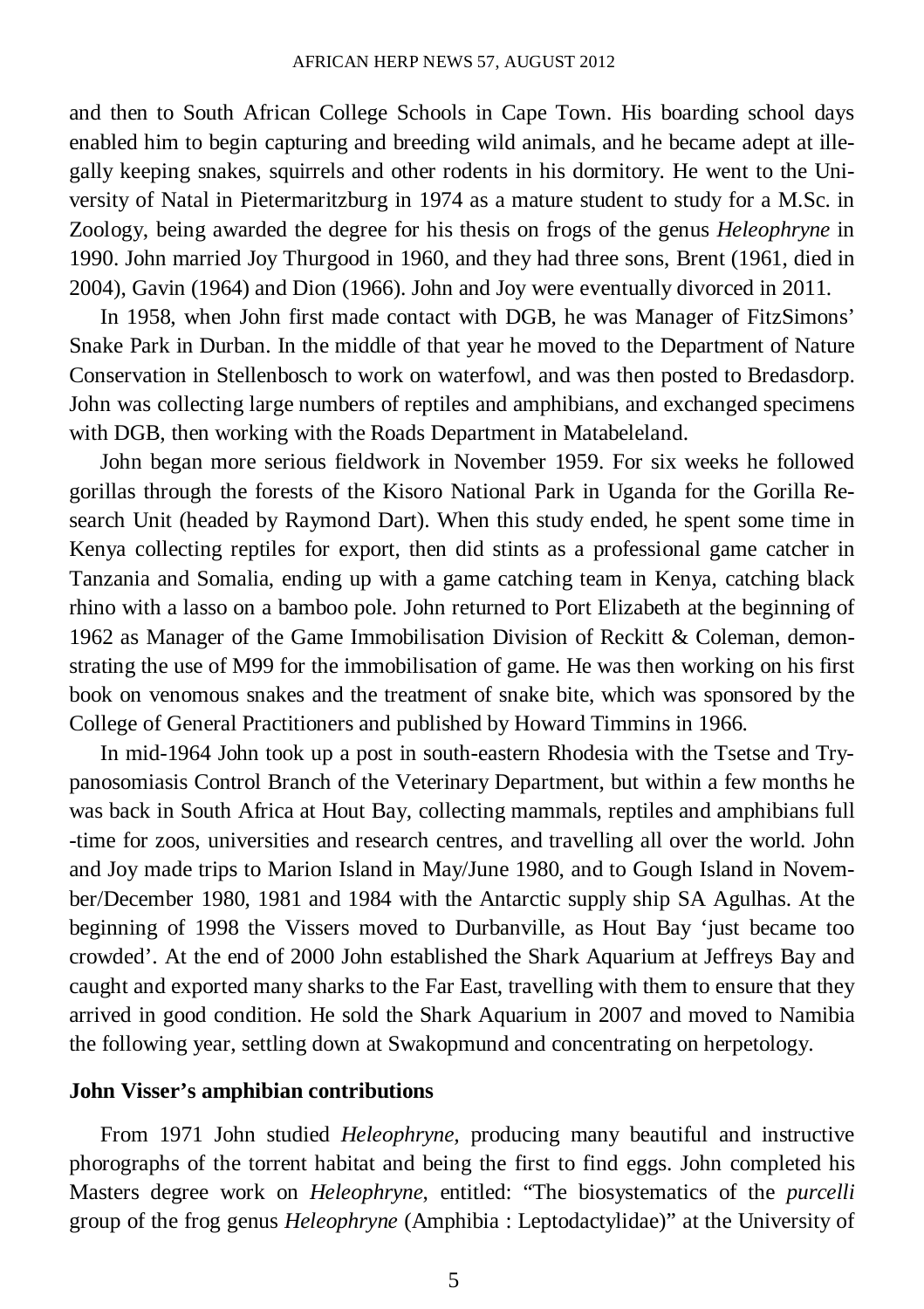Natal, Pietermaritzburg, in 1990 under the direction of Eddie van Dijk. This work made some novel discoveries, for example that individual jaw serrations lacking a common sheath occur as transitory structures in some young tadpoles of *Heleophryne.* He also investigated multiple aspects of the biology of ghost frogs, including morphometrics, tadpole variation and sperm morphology. In the late 1970's John collected many anurans, and produced exquisite Alizarin/Alcian-Blue and dry preparations, that have made possible the identification of bones from scats and owl pellets, as well as palaeontological preparations (E. van Dijk, pers. comm.)

His ability in the field was legendary. During his life, he collected everything from live great white sharks to rare spotted rubber frogs. He had a deep knowledge of the habitat requirements of his quarry and the biogeographic zones where they were found. He paid attention to all life stages of frogs during his long collecting career, amassing large collections of tadpoles and eggs. He recorded the calls of many frog species, spending sufficient time to capture all the individual variations and chuckles. He was interested in breeding phenology of southern African frogs, and gathered copious data on this, particularly for *Amietia (Afrana)*. He collected large series of specimens whenever the chance presented itself, sometimes earning him scorn, but these large series remain utterly invaluable for thorough taxonomic research. Africa has lost one of its best ever all-round collectors.

He had a keen eye for spotting local variations, and was suspicions of population differences or subspecies from differing localities. He had collected various new records and new species of many frogs, including a possible undescribed species of *Hemisus*.

His interest in tadpoles remained throughout his life, and he was working on describing the tadpoles of *Phrynomantis affinis*. He particularly enjoyed *Pyxicephalus*, spending many hours in the field hunting and observing them, and was instrumental in initiating revisionary work underway on bullfrogs. He published numerous biological observation notes on reptiles and amphibians, but sadly, only a fraction of what he knew. He was, at the time of his death, working on various projects on frogs and snakes at or below the species level.

#### **John Visser's reptile contributions**

John's most important publications on reptiles were his series of books and posters on venomous snakes and the treatment of snake bite, followed by the well illustrated multi-part series in *Landbouweekblad* covering snakes (1972), frogs (1979) and lizards (1984).

Surprisingly, John only described one new reptile species, but this was an important one – *Homopholis mulleri* in 1987. John borrowed material of the small East African species *H. fasciata* from American museums and concluded that his new species was closer to it than to *H. wahlbergii.*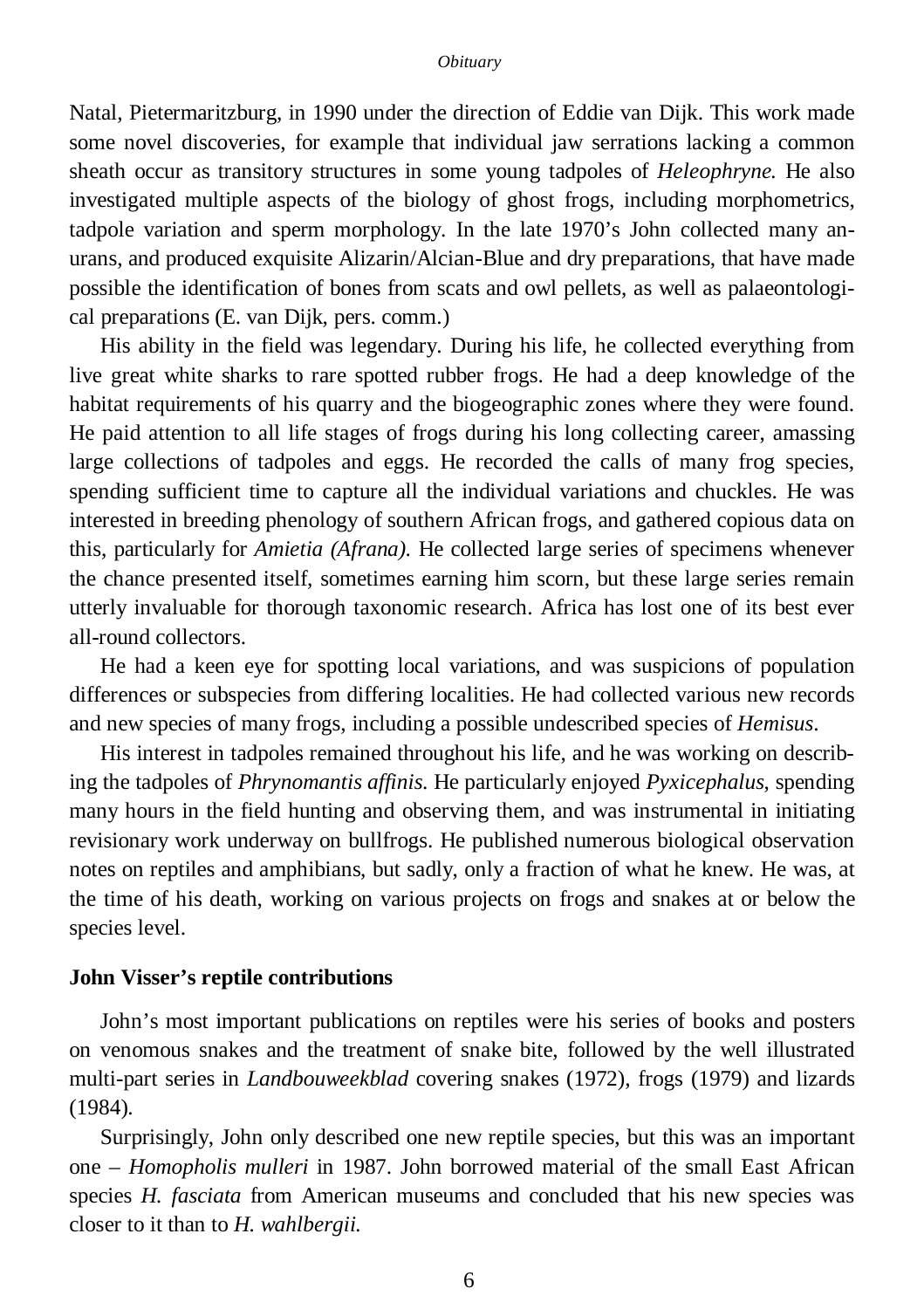While studying at the University of Natal, John investigated the internal anatomy of many snakes, especially the Scolecophidia, possibly as an alternative topic for his M.Sc. thesis, but this work was never published. In 1996, John said that he had 'three crammed files' with data on the internal anatomy of snakes and lizards, which he eventually hoped to write up.

At the 1991 HAA Symposium in Bloemfontein, DGB was asked to read a paper entitled 'The 'large-eyed' *Lamprophis fuliginosus* from the arid areas of the Cape Province and Namibia' on John's behalf, as he was unable to attend. Unfortunately he failed to provide an abstract for publication, and this preliminary paper has passed into oblivion! John continued to work on the 'large-eyed' and 'thin-striped' house snakes on and off as time allowed, but only really got to grips with this project after he moved to Swakopmund in 2008.

John built up an important collection of preserved reptiles and amphibians, but was also generous in his donations to museums in southern Africa and the United States, including 400 gecko specimens given to Aaron Bauer for his 2006 revision of the *Pachydactylus serval/weberi* revision. He also provided Aaron and other researchers with many tissues of lizards and snakes for sequencing. John was a skilled photographer and had an enormous collection of colour slides and black and white photos, which he generously made available to other herpetologists.

After moving to Swakopmund in Namibia, John concentrated on herpetological projects and started to publish notes in African Herp News. John will be sadly missed, and it is very unfortunate that he was unable to complete his major projects, but we hope that we shall be able finalise some of them.

#### **SUBMITTED BY:**

**DONALD G. BROADLEY,** Natural History Museum of Zimbabwe, P.O. Box 240, Bulawayo, Zimbabwe. E-mail: broadley@gatorzw.com, and **ELIZABETH SCOTT-**PRENDINI, American Museum of Natural History, Central Park West at 79<sup>th</sup> Street, New York, N.Y. 10024, USA.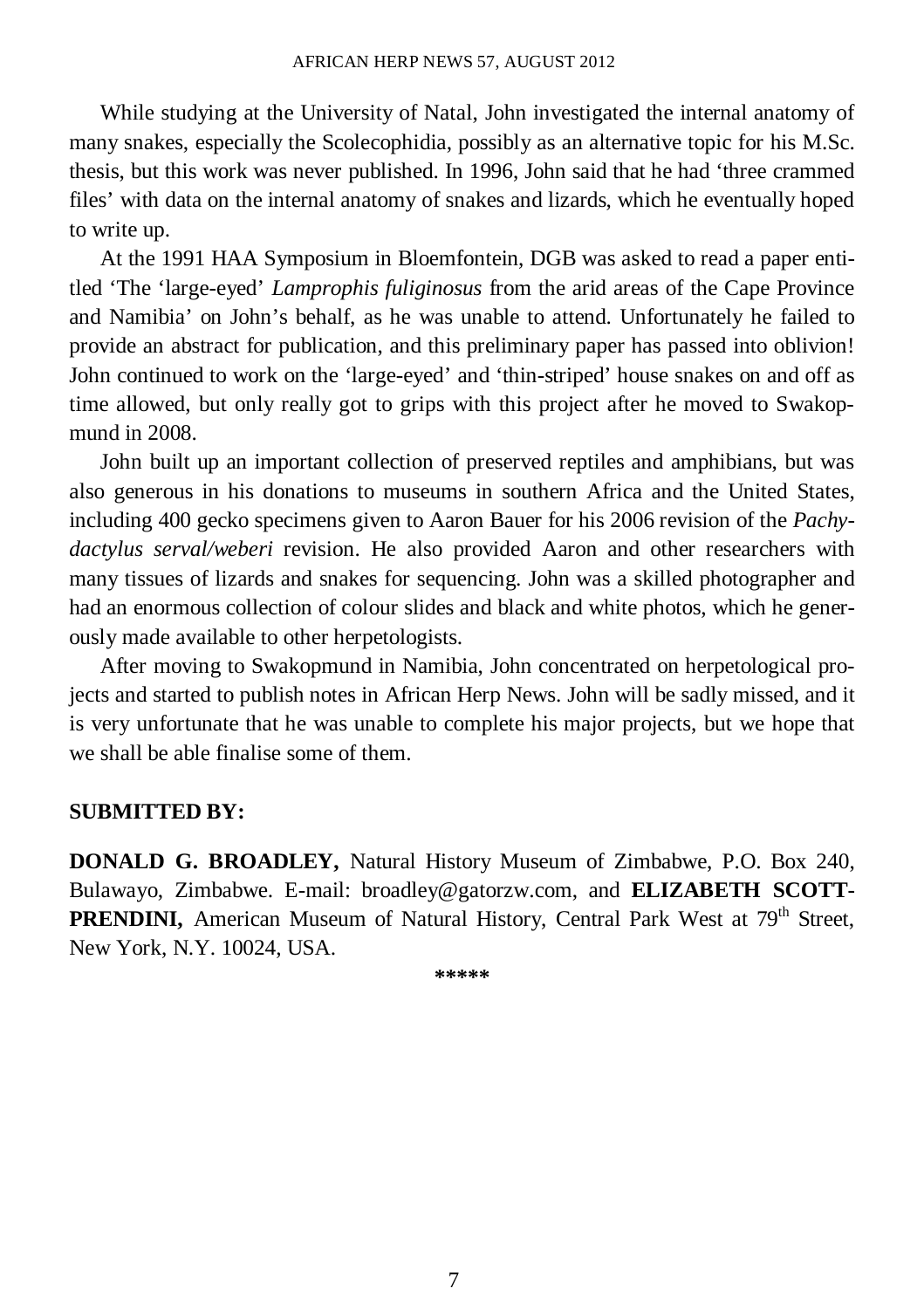

thyology and Herpetology (ASIH), the Society for the Study of Amphibians and Reptiles (SSAR) and the Herpetologist's League thyology and Herpetology (ASIH), the Society for the Study of Amphibians and Reptiles (SSAR) and the Herpetologist's League HAA representatives at the 7th World Congress of Herpetology held at the University of British Columbia, Vancouver, Canada from August 8-14, 2012. The conference was a joint meeting of several other societies including the American Society for Ichfrom August 8 –14, 2012. The conference was a joint meeting of several other societies including the American Society for Ich-HAA representatives at the 7th World Congress of Herpetology held at the University of British Columbia, Vancouver, Canada (HL) and hosted nearly 1700 delegates. (HL) and hosted nearly 1700 delegates.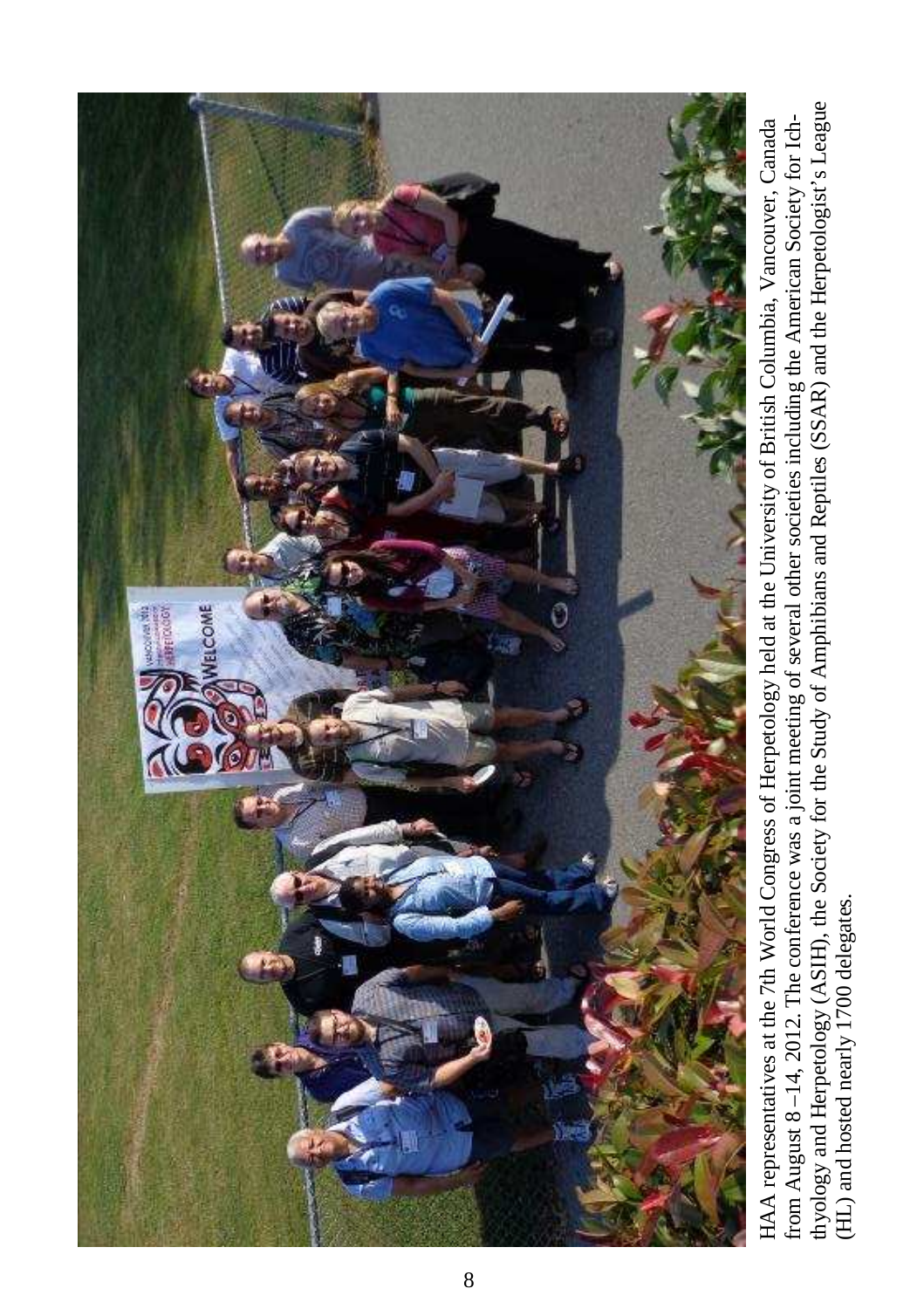## **NATURAL HISTORY NOTES**

## **REPTILIA: CHELONIA**

## **TESTUDINIDAE**

## *Homopus femoralis* **Boulenger, 1888 Greater Padloper**

#### **DIET**

The ecology of *Homopus femoralis* is mostly unknown. Captive individuals ate a wide range of plant species (Loehr 2009), but published records on the natural diet of this taxon appear to be lacking. During a field study in Beaufort West municipality from 2006 to 2011, I made two observations of *H. femoralis* feeding. In addition, one individual produced faeces with clearly distinguishable plant material.

On 19 March 2006, a female (straight carapace length [SCL] 98.4 mm) was seen eating the leaves of *Hermannia filifolia*. A second female (SCL 127.4 mm) fed on the leaves of *Gazania rigens* on 11 October 2011. Finally, a female (SCL 130.5 mm) caught on 6 October 2011 produced faecal matter that contained a large volume of leaves and flowers of *Leysera* sp.

*Hermannia* spp. and *Leysera* spp. have been noted as food items for other South African tortoises, including the congener *Homopus signatus* (Rall & Fairall 1993; Mason et al. 1999; Loehr 2006). *Gazania rigens* appears to be a new dietary item, although *Gazania* spp. have been recommended as food items for captive tortoises (e.g, http://www.thetortoisetable.org.uk/site/plants 19.asp?catID=14).

#### **ACKNOWLEDGEMENTS**

I would like to thank CapeNature for permission to study *H. femoralis* (permit numbers AAA-004-000185-0035, AAA-004-00020-0028, AAA-004-000392-0035, and AAA-004-00027-0028). Jos van der Maesen, Terry Trinder-Smith and David Gwynne-Evans are thanked for their help identifying *Hermannia filifolia*.

## **REFERENCES**

LOEHR, V. J. T. 2006. Natural diet of the Namaqualand speckled padloper (*Homopus signatus signatus*). Chelonian Conservation and Biology 5: 149-152.

LOEHR, V. J. T. 2009. The greater padloper (*Homopus femoralis*) in captivity: an assessment of husbandry feasibility. Radiata 18: 23-32.

MASON, M. C., KERLEY, G. I. H., WEATHERBY, C. A. & BRANCH, W. R. 1999. Leopard tortoises (*Geochelone pardalis*) in Valley Bushveld, Eastern Cape, South Af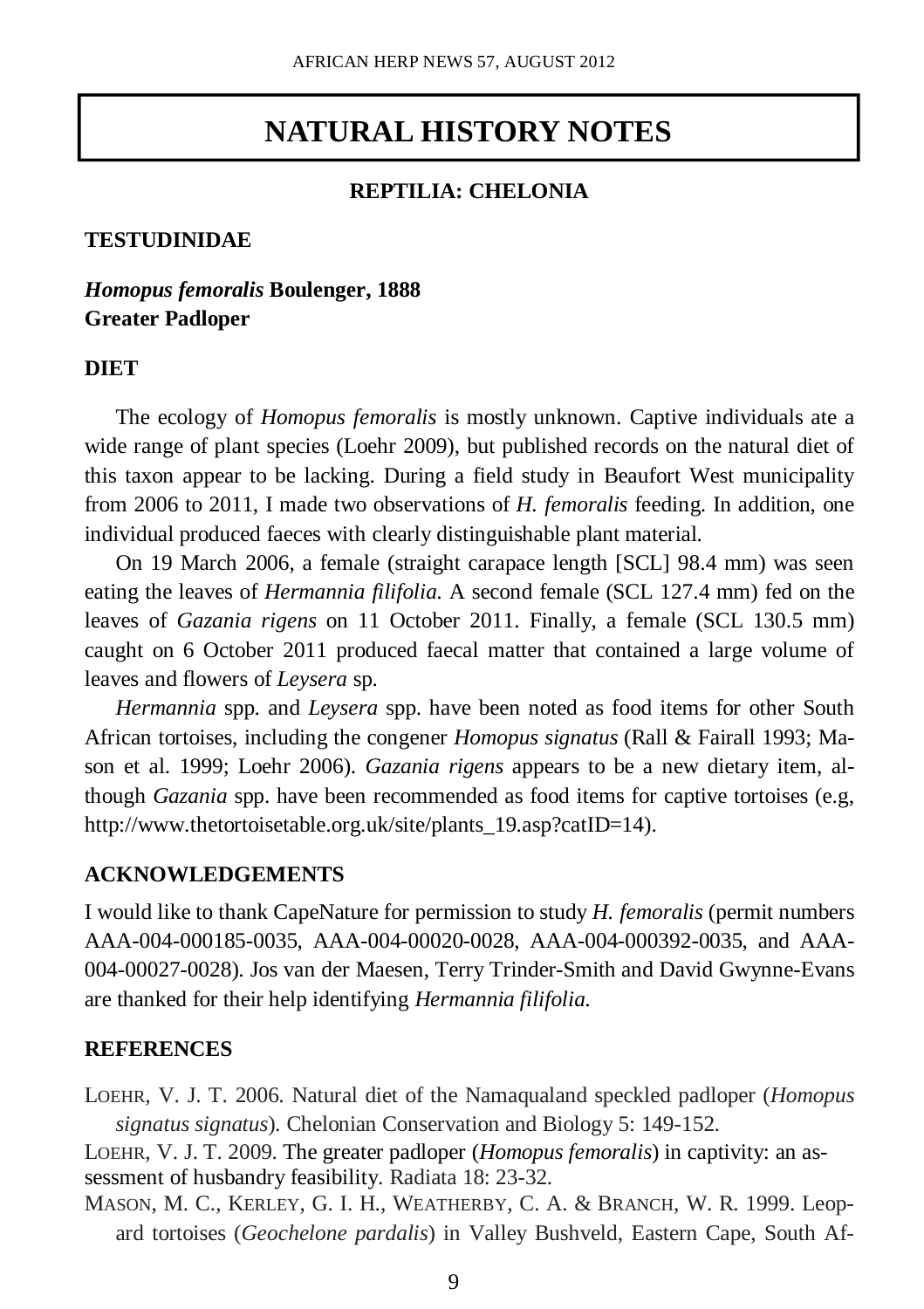rica: specialist or generalist herbivores. Chelonian Conservation and Biology 3: 435  $-440.$ 

RALL, M. & FAIRALL, N. 1993. Diets and food preferences of two South African tortoises *Geochelone pardalis* and *Psammobates oculifer*. South African Journal of Wildlife Research 23: 63-70.

#### **SUBMITTED BY:**

**VICTOR J.T. LOEHR**, Homopus Research Foundation, Kwikstaartpad 1, 3403 ZH IJsselstein, Netherlands. E-mail: loehr@homopus.org.

**\*\*\*\*\*** 

#### **TESTUDINIDAE**

*Stigmochelys pardalis* **Bell, 1928 Leopard Tortoise** 

## **PREDATION**

During an analysis of Spotted Hyena (*Crocuta crocuta*) faeces to determine prey species included in the diet from north-eastern Namibia (Bwabwata National Park, BNP), the remains of an adult Leopard Tortoise (*Stigmochelys pardalis*) were discovered. Remains of parts of the telltale scutes were observed within one faecal sample – i.e. not incidentally recovered whilst collecting the faecal samples in the field – collected during 2011. Spotted hyena faeces were opportunistically collected throughout the study area (Kwando River area  $-$  i.e. the eastern core area of the BNP) with a total of 72 faecal samples analysed for prey remains which were predominantly Impala and Kudu (Hanssen 2011). This specific faecal sample was collected within the home range of the Kwando Clan which falls between the Horse Shoe bend in the Kwando River and just north of the tar road between Divundu and Kongola. This was the first Leopard Tortoise remains observed in the faeces from this area.

The eggs and hatchlings of Leopard Tortoise are the most vulnerable and fall prey to a variety of mammalian, reptilian and avian predators such as ants, jackals, dogs, mongooses, suricates, monitor lizards, puff adders, hornbills, crows, storks, secretary birds, ostriches and humans (Boycott & Bourquin 2000; Branch 1998). Except for humans, adult Leopard Tortoises have few natural predators although Verreaux's Eagle (*Aquila verreauxii*) has been known to kill smaller adult specimens (Cunningham & Nicholas 2005). Other threats include electric fences, vehicles and veld fires (Cunningham & Adank 2003; Boycott & Bourquin 2000; Branch 1998).

Although the principal food of Spotted Hyenas depends on what is available and varies between locations, they feed predominantly on large or medium-sized ungulates although a wide range of other items  $-e.g.$  small mammals, birds, fish reptiles, crabs,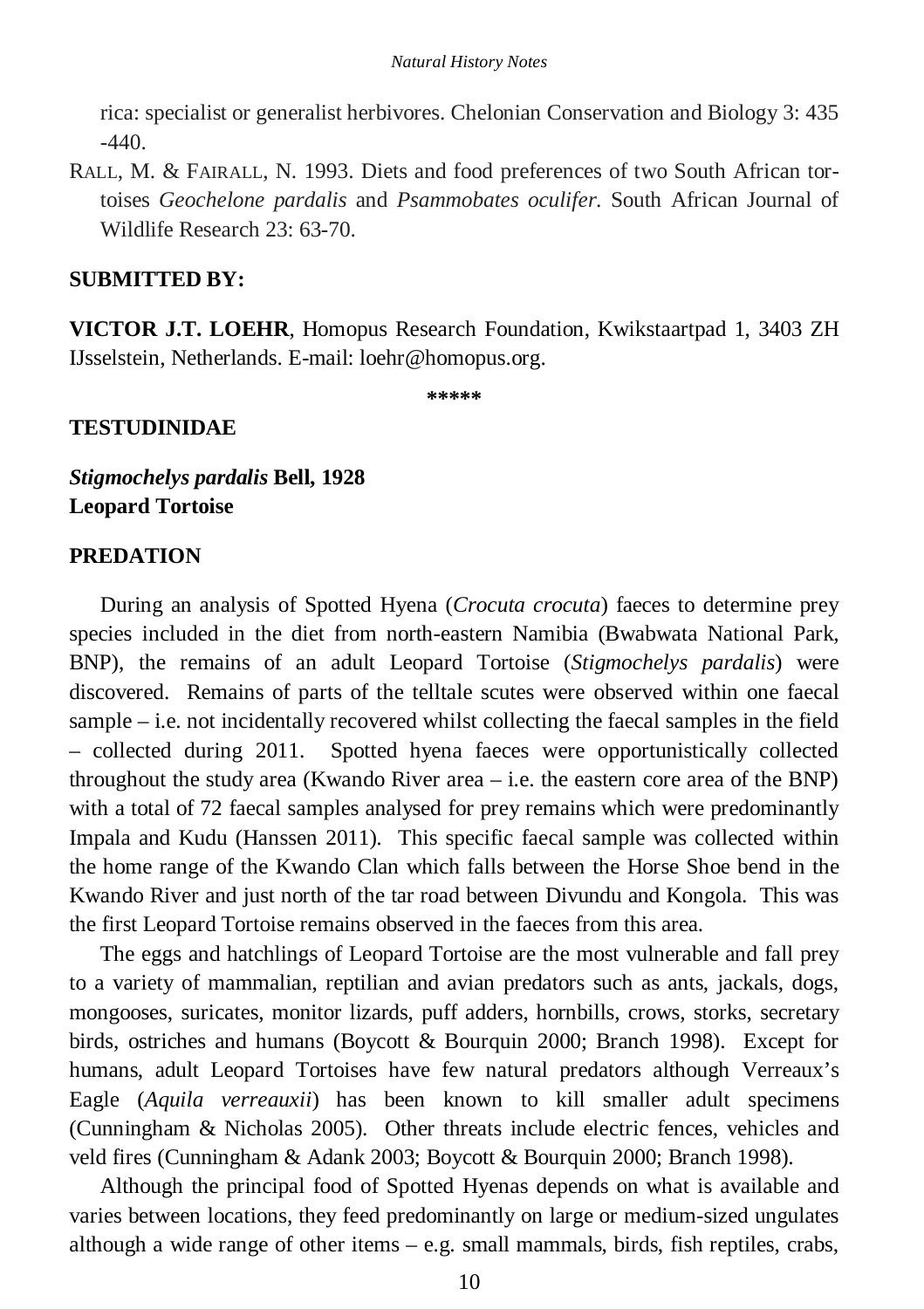snails, termites, elephant dung and fruit – are also included (Hanssen 2011; Skinner  $\&$ Chimimba 2005). Spotted Hyenas have not previously been recorded to prey on Leopard Tortoise in Tanzania (B. Wachter Pers. Comm.) although tortoise remains – not identified – have been observed in the stomach contents of Brown Hyena (*Hyena brunnea*) from the Sperrgebied in south-western Namibia (I. Wiesel Pers. Comm.).

Although unusual, but not unexpected, this confirmation of Leopard Tortoise included in the diet of Spotted Hyena from Namibia, is viewed as opportunistic foraging behaviour by Spotted Hyena and increases the known natural predators of Leopard Tortoise.

#### **REFERENCES**

- BOYCOTT, R.C. & BOURQUIN, O. 2000. The southern African tortoise book. Russel Friedman Books, Halfway House, South Arrica.
- BRANCH ,B. 1998. Field guide to snakes and other reptiles of southern Africa. Struik Publishers, CapeTown.
- CUNNINGHAM, P.L. & ADANK, W. 2003. Leopard Tortoise Fire avoidance. African Herp News 36: 9-10.
- CUNNINGHAM, P.L. & NICHOLAS, A. 2005. Leopard Tortoise Prey. African Herp News 38: 23-24.
- HANSSEN, L. 2011. Spotted hyena ecology and human-wildlife conflict in the Caprivi region of Namibia. Unpublished report, Caprivi Carnivore Project, Namibia.
- SKINNER, J.D. & CHIMIMBA, C.T. 2005. The mammals of the southern African subregion. Cambridge University Press, Cape Town.

#### **SUBMITTED BY:**

**LISE HANSSEN**, Caprivi Carnivore Project, P. O. Box 8027, Kongola, Namibia. Email: carnivores@iway.na & **PETER CUNNINGHAM**, Environment and Wildlife Consultancy, Namibia, P. O. Box 90717, Windhoek, Namibia. E-mail: pckkwrc@yahoo.co.uk.

**\*\*\*\*\*** 

## **REPTILIA: SQUAMATA**

#### **COLUBRIDAE**

*Pseudaspis cana* **Linnaeus, 1754 Mole Snake** 

## **CANNIBALISM/REPRODUCTION**

On 2012/04/09 I noted that the captive gravid *Pseudaspis cana* female (F1 - TL: 1910mm: VL: 288) in my live collection had given birth. A male *P. cana* (M1 - TL: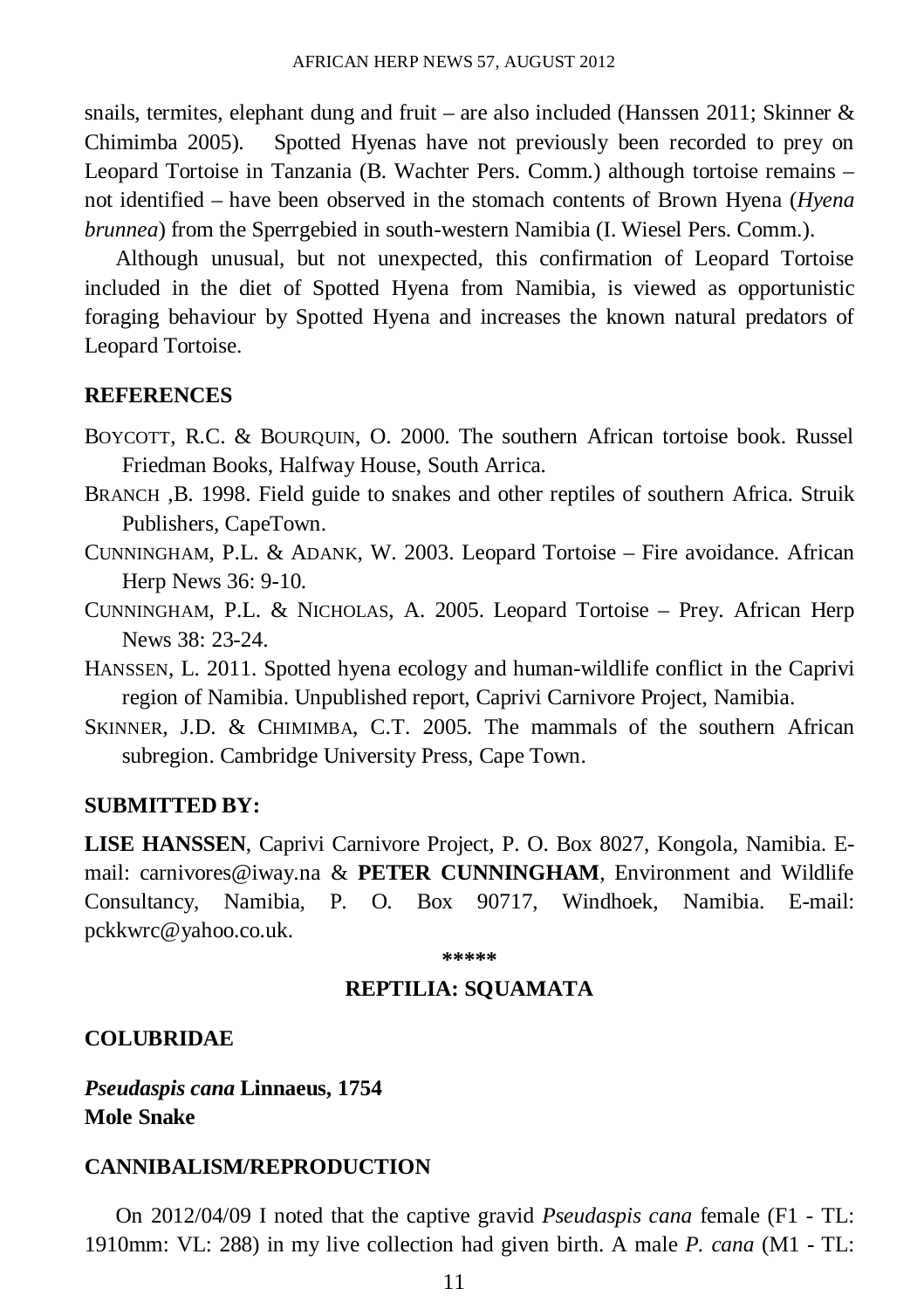#### *Natural History Notes*

1816mm; VL: 361mm) and an additional female *P. cana* (F2 - TL: 1515; VL: 230mm) were still in the terrarium along with the *P. cana* (F1) and the juvenile *P. cana*. On closer inspection I found evidence of different stages of *P. cana* neonates (Fig. 1) from the female (F1), namely; 30 undeveloped ova, nine still-born *P. cana*, seven live but deformed *P. cana* (from slightly deformed to severely deformed (Fig. 2)), and 11 normal juvenile *P. cana*. Interestingly, two of the undeveloped ova were in the mouth of the second female *P. cana* (F2) in the terrarium, who proceeded to swallow them (Fig. 3). All snakes were weighed, measured and sexed by cloacal probing (Table 1).



**Figure 1: Various stages of development for a litter of captive bred**  *Pseudaspis cana***. Clockwise from top-left: Undeveloped ova, Stillborn, Live (normal), and Live (deformed).** 



**Figure 2: Severely deformed** *Pseudaspis cana* **neonates**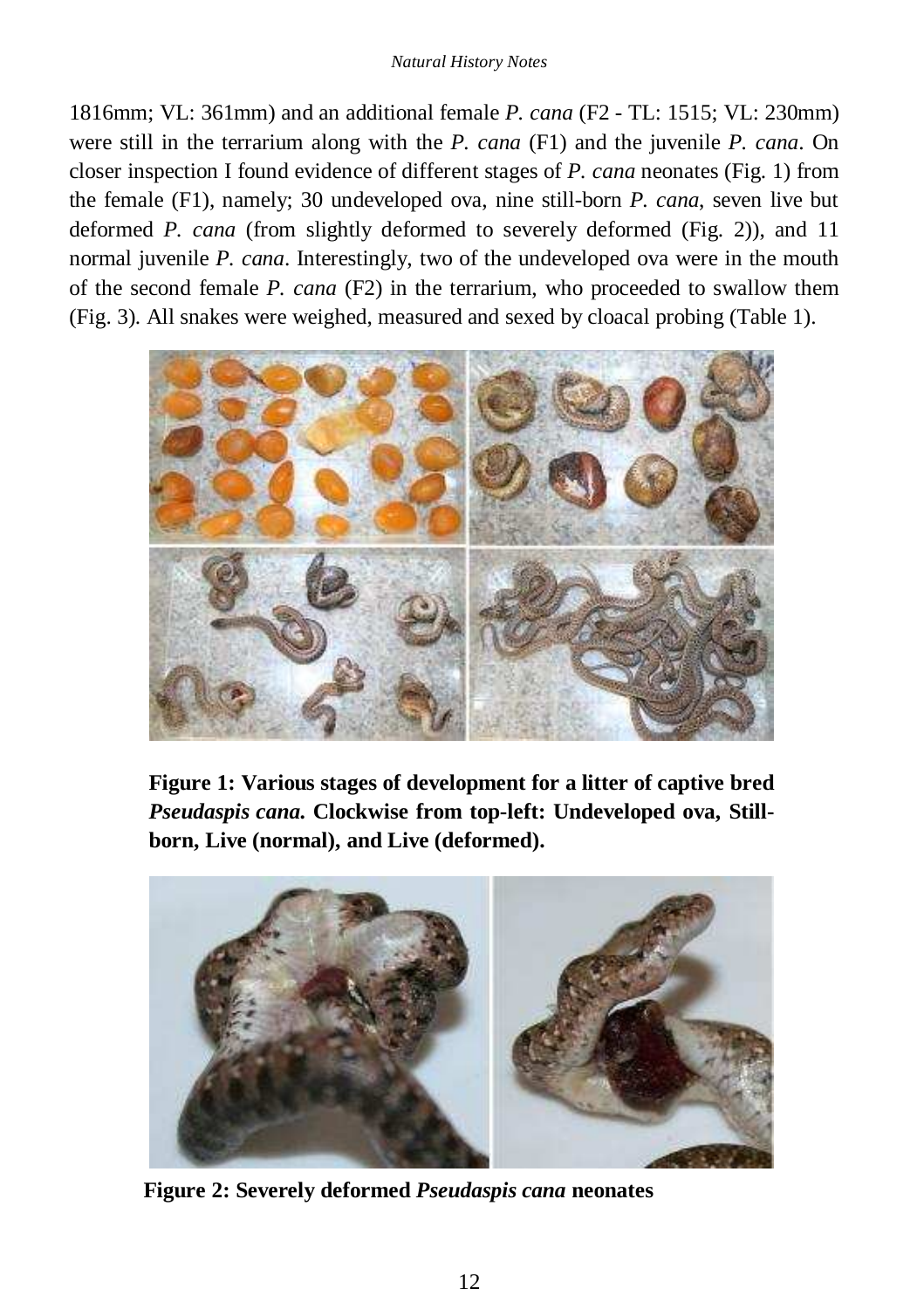

**Figure 3: Adult female Pseudaspis cana (F2) swallowing undeveloped ova produced by female F1.** 

**Table 1: SVL (mm), mass (g) for and sex-ratios of live neonate** *Pseudaspis cana***.** 

|                 |    |          | $SVL$ (mm) |             | Mass(g) |             |
|-----------------|----|----------|------------|-------------|---------|-------------|
| Neonate stage   | n  | % Female | Mean       | Range       | Mean    | Range       |
| Live (deformed) |    | $\theta$ | 190        | $170 - 214$ | 1.4     | $0.5 - 2.0$ |
| Live (normal)   | 11 | 64       | 183        | 170 - 197   | 1.9     | $15 - 2$    |
| Total           | 18 | 22       |            |             |         |             |

Marais (2004), Branch (1998), Fitzsimons (1974) and Broadley (1990) all mention of *P. cana* eating eggs, but do not specify what type of eggs. Moreover, there is no reference in Marais (2004), Branch (1998), Fitzsimons (1974) and Broadley (1990) of *P. cana* showing cannibalistic tendencies. *P. cana* (F2) was found eating the undeveloped ova from *P. cana* (F1). She was observed only eating the two slugs but could probably have eaten more.

#### **ACKNOWLEDGEMENTS**

Johan Marais commmented on this article. Alana Hendricks (Butterfly World) and Retief Albertyn assisted with data collection.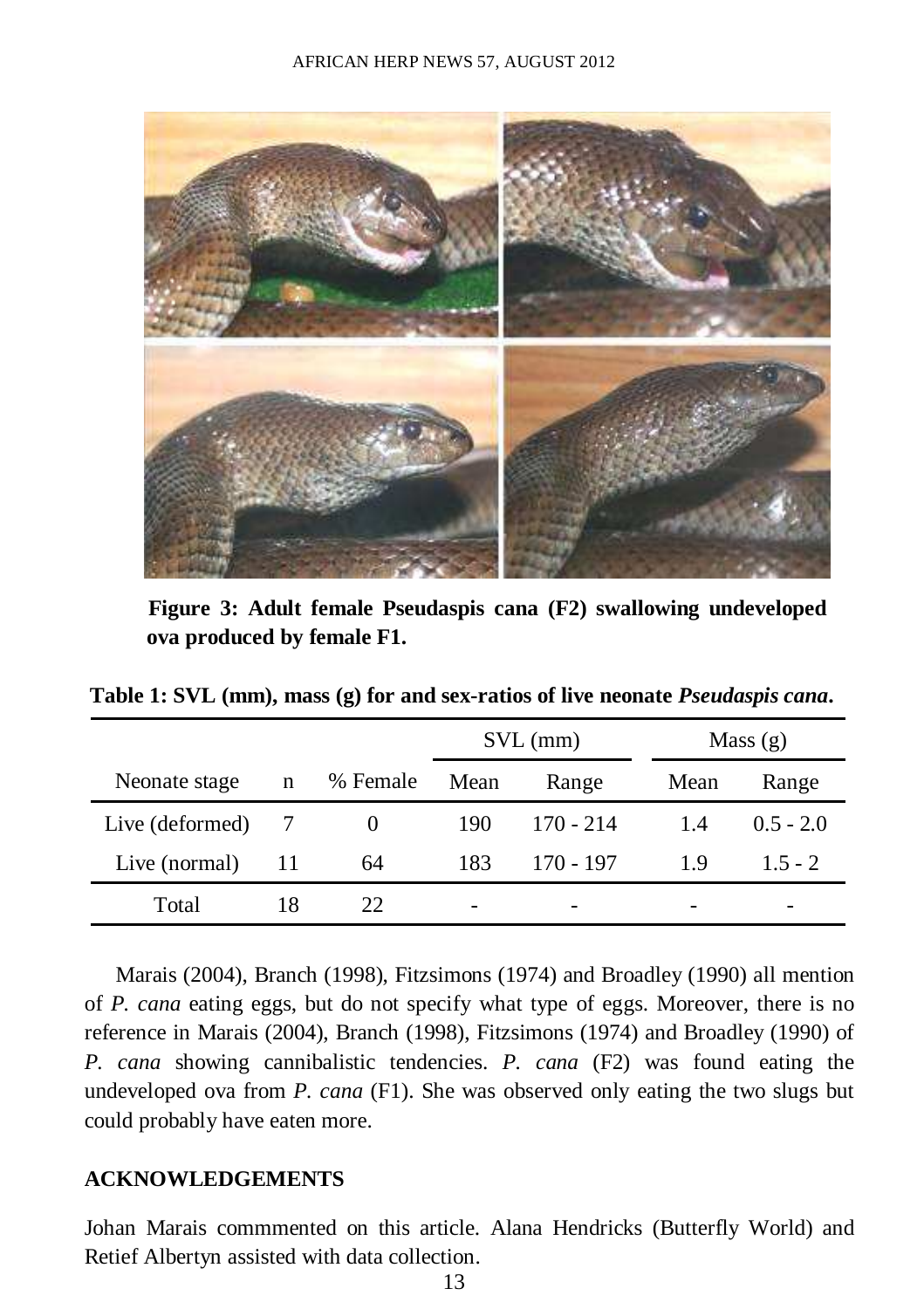## **REFERENCES**

- BRANCH, W. R. 1998. *Field Guide to the Snakes and Other Reptiles of Southern Africa*. Third Edition, Struik, Cape Town.
- BROADLEY. D. G. 1990. *Fitzsimons' Snakes of Southern Africa*. Jonathan Ball and Donker, Parklands.
- FITZSIMONS, V. F. M. 1974. *A Field Guide to the Snakes of Southern Africa.* Second Edition. Collins, St James's Place, London.
- MARAIS, J. 2004. *A Complete Guide to the Snakes of Southern Africa*. Second Edition. Struik, Cape Town.

## **SUBMITTED BY:**

**MARCEL WITBERG**, 3 Scepter Crescent, Protea Heights, Brackenfell, 7560, South Africa: Email witbergm@absamail.co.za.

**\*\*\*\*\*** 

## **COLUBRIDAE**

*Philothamnus semivariegatus* **Smith, 1840 Spotted Bush Snake** 

## **MORTALITY**

During a trip to South Africa in 2006 we visited in Kruger National Park and stayed in Letaba Rest Camp from 29 November to 01 December. When walking in the campsite, we heard a cracking rhythmic sound from the vicinity of the electric fence. We went in the direction of the cracking sound and found a dead snake on the electric fence. When the snake was examined more closely, we could see from its injuries that it was killed by the electric fence earlier that day. The snake had climbed up one of the fence poles and was electrocuted the moment in touched one of the wires. As the electric fence slants at an angle, it does not appear as though the snake had accidentally fallen onto the electric fence. A single pulse from an electric fence does not necessarily kill a snake but snakes tend to curl up in defence when they feel the first pulse and then get electrocuted (Beck 2010).

There are hundreds of kilometers of electric fence in the nature parks of South Africa and on various farms. The effect of electric fences on animals other than those that they are intended for has been well documented (Boycott & Bourquin 2000, Branch 2008, Beck 2010). Tortoises, especially the Leopard tortoise (*Stigmochelys pardalis*) are particularly at risk (Branch 2008, Beck 2010). Small and medium-sized terrestrial snakes and most lizards appear to easily evade electric fences but bigger reptiles are at risk. Arboreal snakes like the Boomslang (*Dispholidus typus typus*) are often killed on the higher strands of electrified fences (Beck 2010). The Spotted Bush Snake hunts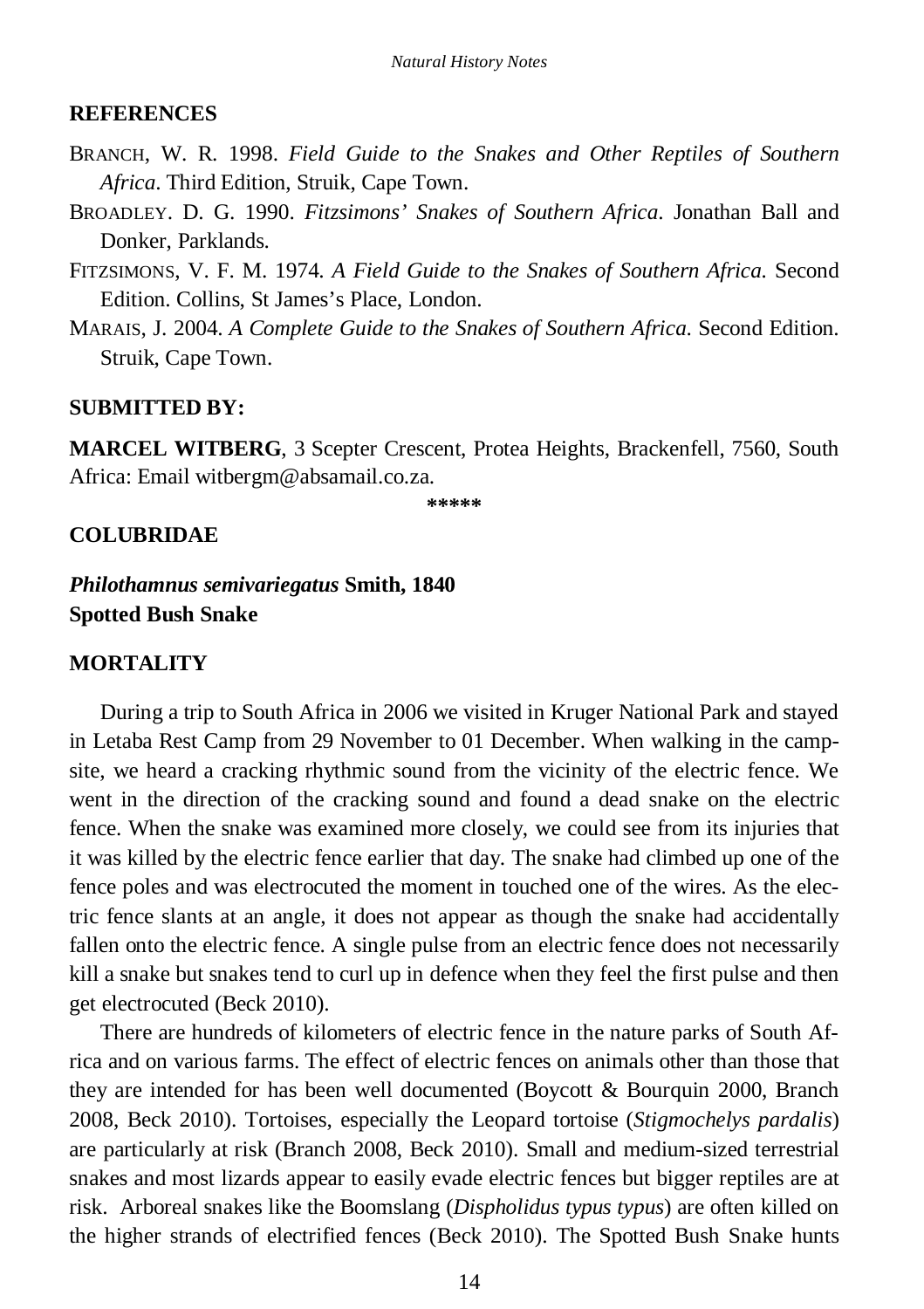among shrubs and bushes (Branch 1998) and is an agile climber. This snake is subjected to the danger of the electricity cable when climbing on higher cables from the bushes as in this case it went. Because of this behaviour it is exposed to danger where electric fences are installed and easily killed while hunting.



**Figure 1: Electrocuted Spotted Bush Snake (***Philothamnus semivariegatus***) found in the Kruger National Park, South Africa.** 

## **ACKNOWLEDGEMENTS**

Our thanks to Deon Swart for his assistance in obtaining the necessary permits and to Johan Marais for commenting on the text.

## **REFERENCES**

- BECK, A. 2010. Electric fence induced mortality in South Africa. Unpublished MSc Thesis. University of the Witwatersrand, Johannesburg, South Africa.
- BOYCOTT, R. C. & BOURQUIN, O. 2000. *The southern African Tortoise book*. Privately published, Hilton. 228 pp.
- BRANCH, W. R. 1998. Field Guide to the Snakes and Other Reptiles of Southern Africa. Third edition. Struik, Cape Town. 399 pp.
- BRANCH, W. R. 2008. Tortoises, terrapins & turtles of Africa. Struik publishers. 128 pp.

## **SUBMITTED BY:**

**TIMO PAASIKUNNAS & ALINA KALLIO**, Hommansbyntie 65, 07870 Skinnarby, Finland. E-mail: timo.paasikunnas@windowslive.com.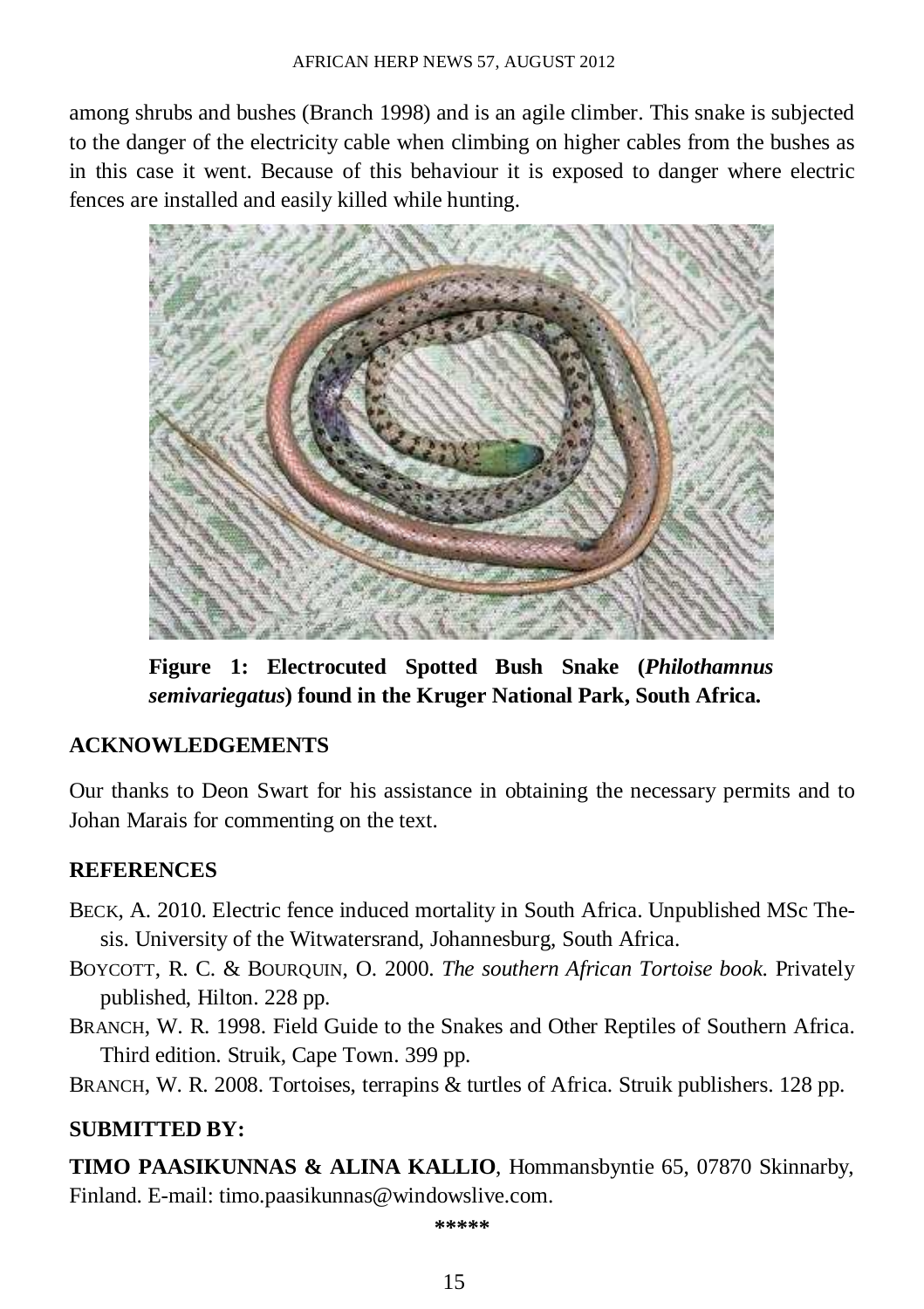## **VIPERIDAE**  *Bitis schneideri* **Boetger 1886 Namaqua Dwarf Adder**

## **RELATIVE PREY SIZE**

At approximately 17h30 on 24 November 2008, near the farm Noup, on the Namaqualand Coast, Northern Cape Province, South Africa (30°08'S, 17°12'E), I located a juvenile *Bitis schneideri* that had recently fed. As part of a mark recapture study (Maritz & Alexander 2012) the snake was captured and placed into a cotton bag. Later, the snake (length  $= 130+14$  mm, mass  $= 4.3$  g) regurgitated an adult *Meroles knoxii*  $(\text{length} = 55 + 63 \text{ mm}, \text{mass} = 4.3 \text{ g})$  - a relative prey mass of 100% (Fig. 1). Large prey ratios are not unusual for viperid snakes given that most species predominantly exhibit ambush foraging strategies (Greene 1997).



**Figure 1: Juvenile Namaqua Dwarf Adder (***Bitis schneideri***) with regurgitated adult Knox's Desert Lizard (***Meroles knoxii***).** 

## **REFERENCES**

MARITZ, B. & ALEXANDER, G. J. 2012. Population density and survival estimates of the African viperid, *Bitis schneideri*. Herpetologica 68: 195-202.

GREENE, H. W. 1997. Snakes: The Evolution of Mystery in Nature. University of California Press, Berkeley.

## **SUBMITTED BY:**

**BRYAN MARITZ**, School of Animal, Plant and Environmental Sciences, University of the Witwatersrand, P.O Wits, 2050, Johannesburg. E-mail: bryanmaritz@gmail.com.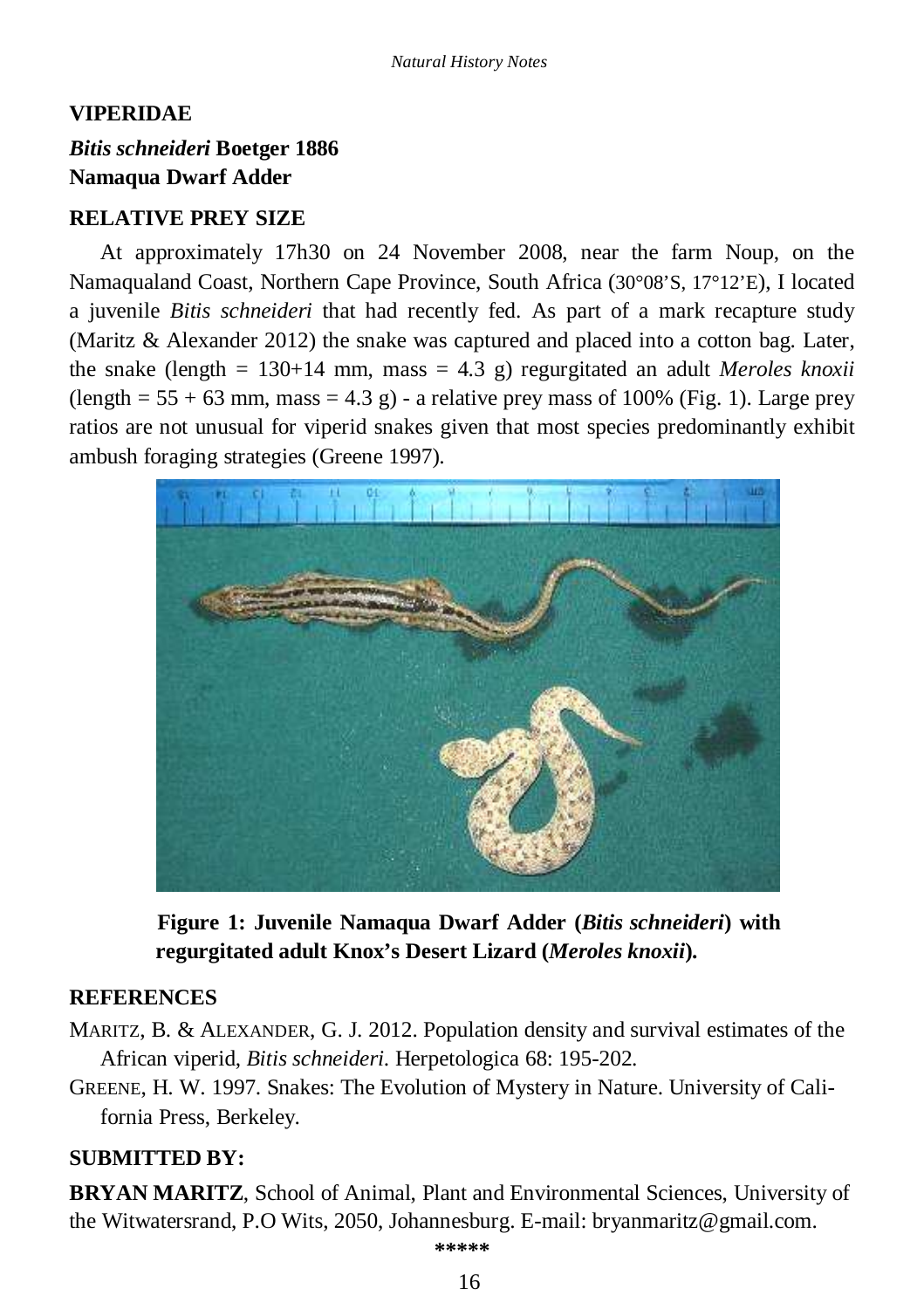## **LACERTIDAE**

#### *Meroles knoxii* **Milne-Edwards, 1829 Knox's Desert Lizard**

#### **FORCED COPULATION**

On 29 Septemeber, 2009, near the farm Noup on the Namaqualand Coast, Northern Cape Province, South Africa, I was walking in semi-vegetated Sandveld dunes when I flushed a female *Meroles knoxii* across an open sandy area. A male *M. knoxii* noticed the female lizard and ran approximately 1.5 m across the open sand to intercept her path. Initially the male bit the female's head, but then released it only to bite her again approximately at mid-body. Concomitantly, the obstructed female turned and bit the male mid-body. The two individuals struggled for approximately 30 s before the female released her bite. The male, still biting the female, forced his cloaca under her tail and appeared to begin copulation, which lasted approximately 5 s. On release, the female turned and bit the male, forcing him to retreat approximately 0.1 m away. The male proceeded to circle the female several times. In response, the female positioned her body to be facing towards the male, all the while holding her mouth open and repeatedly bobbing her head. The male remained approximately 0.15 m away, and she continued to head-bob. The female then lifted the base of her tail, flattened her pelvis and appeared to wipe her cloaca on the sand. She continued to head-bob irregularly, while the male frequently tongue-flicked. Eventually the female moved off and the male did not pursue her. The entire encounter lasted approximately 2 min. Forced copulation is known to occur in several lizard lineages including Lacertids (e.g., Anderson & Vitt 1990, Olson 1995, Moreira & Birkhead 2004), yet this appears to be the first such observation for *Meroles knoxii*.

#### **REFERENCES**

- ANDERSON, R. A. & VITT, L.J. 1990. Sexual selection versus alternative causes of sexual dimorphism in teiid lizards. Oecologia 84:145-157.
- MOREIRA, P. L. & BIRKHEAD, T. R. 2004. Copulatory plug displacement and prolonged copulation in the Iberian rock lizard (*Lacerta monticola*). Behavioural Ecology & Sociobiology 56:290 – 297.
- OLSON, M. 1995. Forced Copulation and Costly Female Resistance Behavior in the Lake Eyre Dragon, *Ctenophorus maculosus*. Herpetologica 51: 19 – 24.

#### **SUBMITTED BY:**

**BRYAN MARITZ,** School of Animal, Plant, and Environmental Sciences, University of the Witwatersrand, Johannesburg, P.O. Wits, 2050. E-mail: bryanmaritz@gmail.com.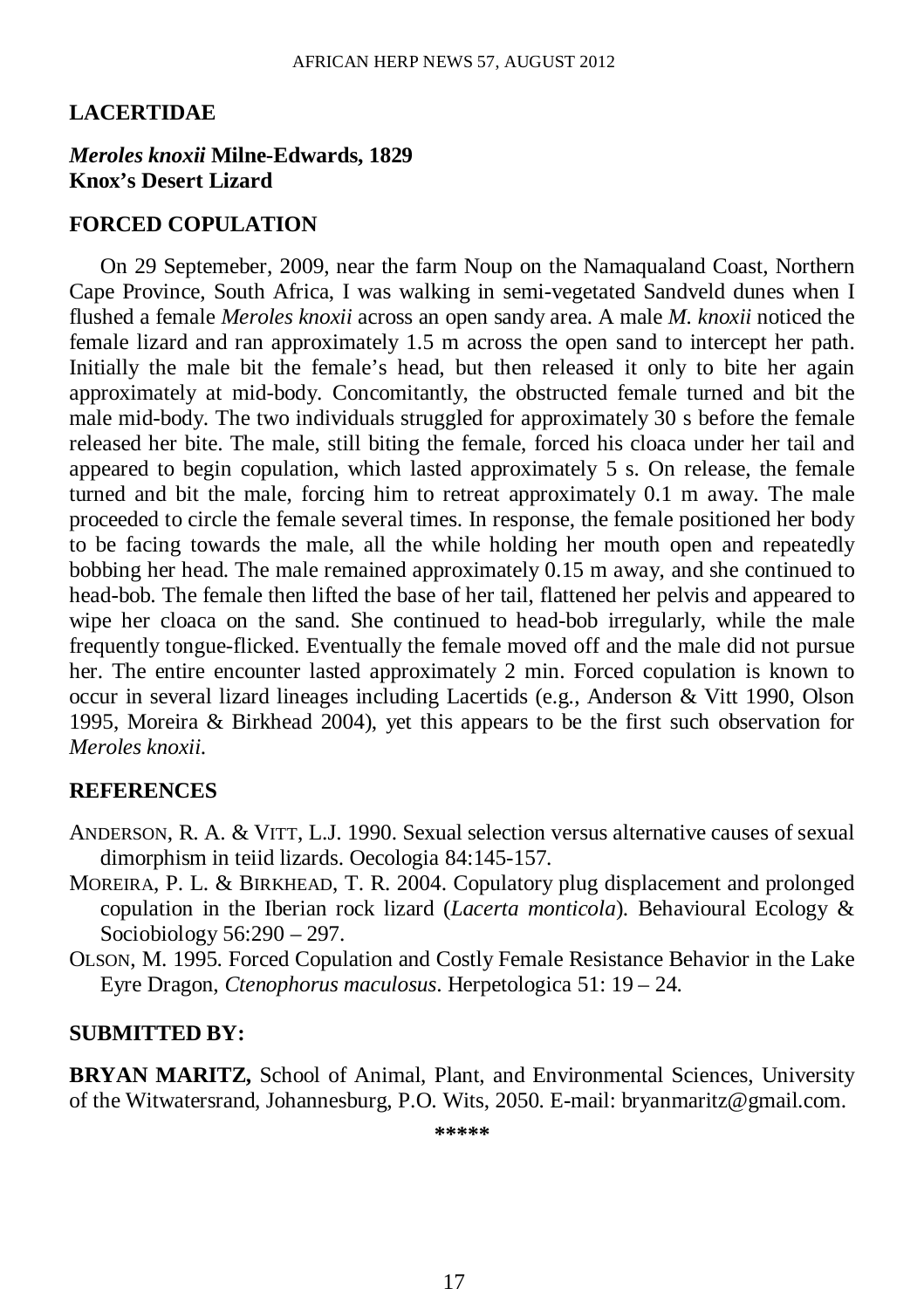# **GEOGRAPHICAL DISTRIBUTIONS**

#### **AMPHIBIA: ANURA**

## **PYXICEPHALIDAE**

## *Pyxicephalus adspersus* **Tschudi, 1838 Giant Bullfrog**

Species distribution modelling is a powerful tool with multiple applications, which are often aimed at improved conservation management of species and their habitat (e.g. Jackson & Robertson 2011; Swanepoel *et al.* 2012; Tarrant & Armstrong, in press). To evaluate the accuracy and usefulness of a model it is important for predicted species' distributions to be validated using, for example, independent test data and groundtruthing.

Yetman *et al*. (2012) recently predicted the geographic range of the Giant Bullfrog (*Pyxicephalus adspersus*) in southern Africa using bioclimatic predictors in the species distribution modelling program MaxEnt (Phillips *et al*. 2006). Suitable conditions for this species were predicted to occur mainly in the temperate interior and not in low-lying subtropical parts of the region (including Mozambique), where the superficially similar African Bullfrog (*P. edulis*) has often been mis-identified. Ground-truthing to validate their model is, however, challenging due to the sporadic activity of these frogs (Yetman & Ferguson 2011).

Two recently metamorphosed *Pyxicephalus* bullfrogs were observed during an environmental impact study for a proposed coal mine near Newcastle in KwaZulu-Natal Province, South Africa. The specimens were found during the evening of 17 February 2012 along the periphery of shallow, temporary pans in disturbed grassland at 27° 48' 23.00" S, 30° 00' 51.05" E and 27° 48' 24.82" S, 30° 01' 31.06" E.

Both Giant Bullfrogs (*P. adspersus*) and African Bullfrogs (*P. edulis*) occur in Kwa-Zulu Natal, and juveniles of the two species are morphologically difficult to distinguish. However, the pans where the two specimens were observed are situated in KwaZulu-Natal Highland Thornveld (Mucina & Rutherford 2006). This vegetation type features tall, open grassland and sparse savanna, and represents ideal habitat for the Giant Bullfrog (Du Preez & Carruthers 2009; Yetman *et al.* 2012). The African Bullfrog has only been recorded in the eastern side of Kwa-Zulu Natal (Minter *et al.* 2004) where it inhabits lower-lying, subtropical savannah (Du Preez & Carruthers 2009). Based on this reasoning the observed specimens were identified as Giant Bullfrogs. The specimens were photographed (Fig. 1) but could not be collected without a permit.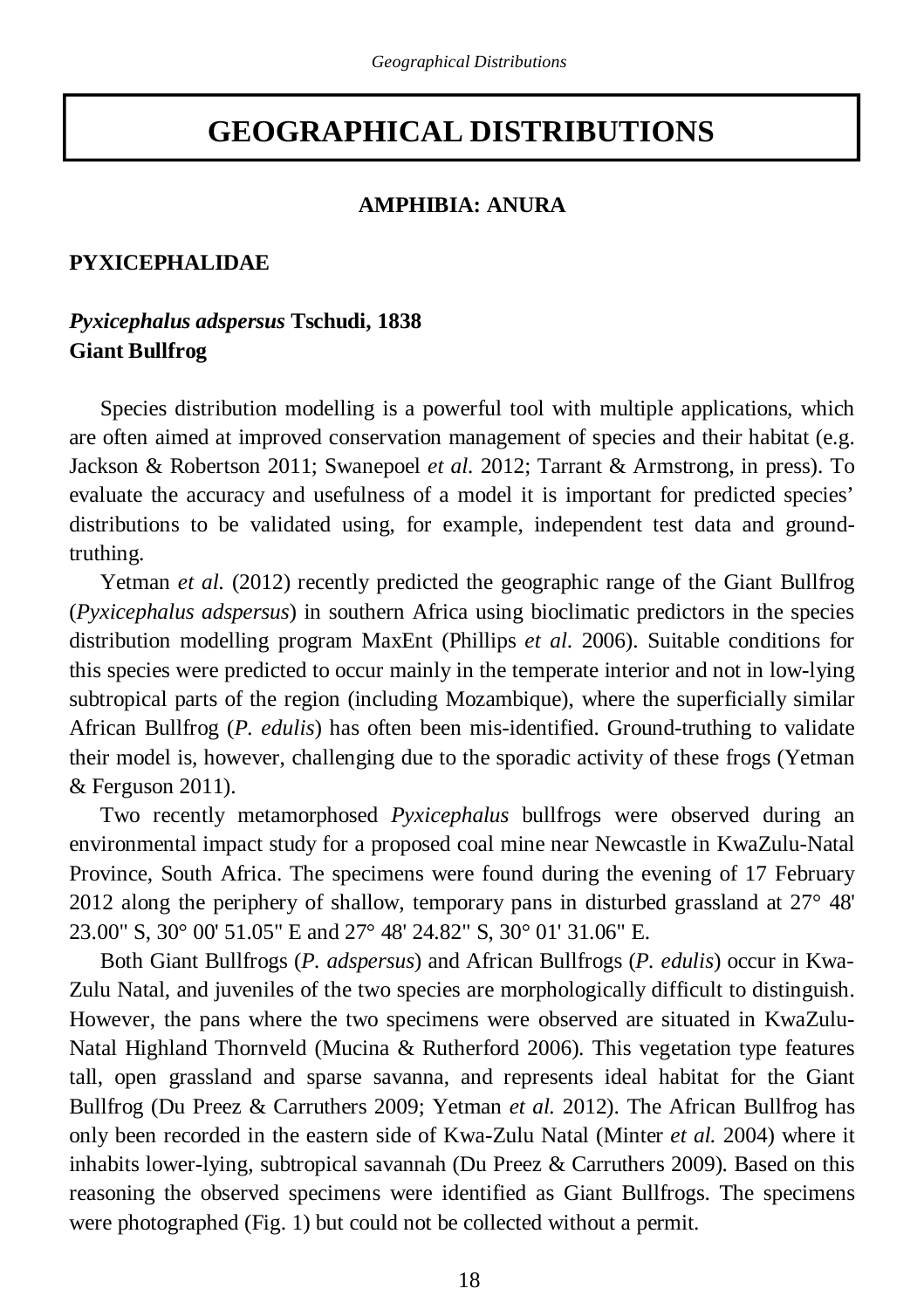

**Figure 1: Photographs of one of the observed Giant Bullfrogs (***Pyxicephalus adspersus***).** 

This field observation is significant for three major reasons:

- 1. The study site is situated in the quarter degree cell (QDC) 2730CC where there are no field- or museum records for Giant Bullfrogs according to Minter *et al*. (2004). There are also no records for Giant Bullfrogs occurring in any of the eight adjacent QDCs (2730CA, 2730CB, 2730CD, 2830AA, 2830AB, 2829BB, 2729DB and 2729DD). The geographic range extension is on the edge of the Giant Bullfrog's recorded distribution range, and is at least a full QDC away from the nearest existing record for this species.
- 2. This field observation falls within the predicted range of *P. adspersus* and lends support for the predictive model of Yetman *et al.* (2012).
- 3. There are very few historical records of Giant Bullfrogs in Kwa-Zulu Natal, and this field observation represents the only current record of Giant Bullfrog breeding in this province (Adrian Armstrong, pers. comm.). Although *P. adspersus* is considered to be globally Least Concern (IUCN 2012), it remains Near-Threatened in South Africa due to habitat loss and other factors (Minter *et al.* 2004). In Kwa-Zulu Natal, where it appears that the Giant Bullfrog has a limited distribution and breeding population size, this species should perhaps be regarded as provincially Near Threatened or Vulnerable.

## **REFERENCES**

DU PREEZ, L.H. & CARRUTHERS, V. 2009. *A complete guide to the frogs of southern Africa*. Random House Struik, Cape Town.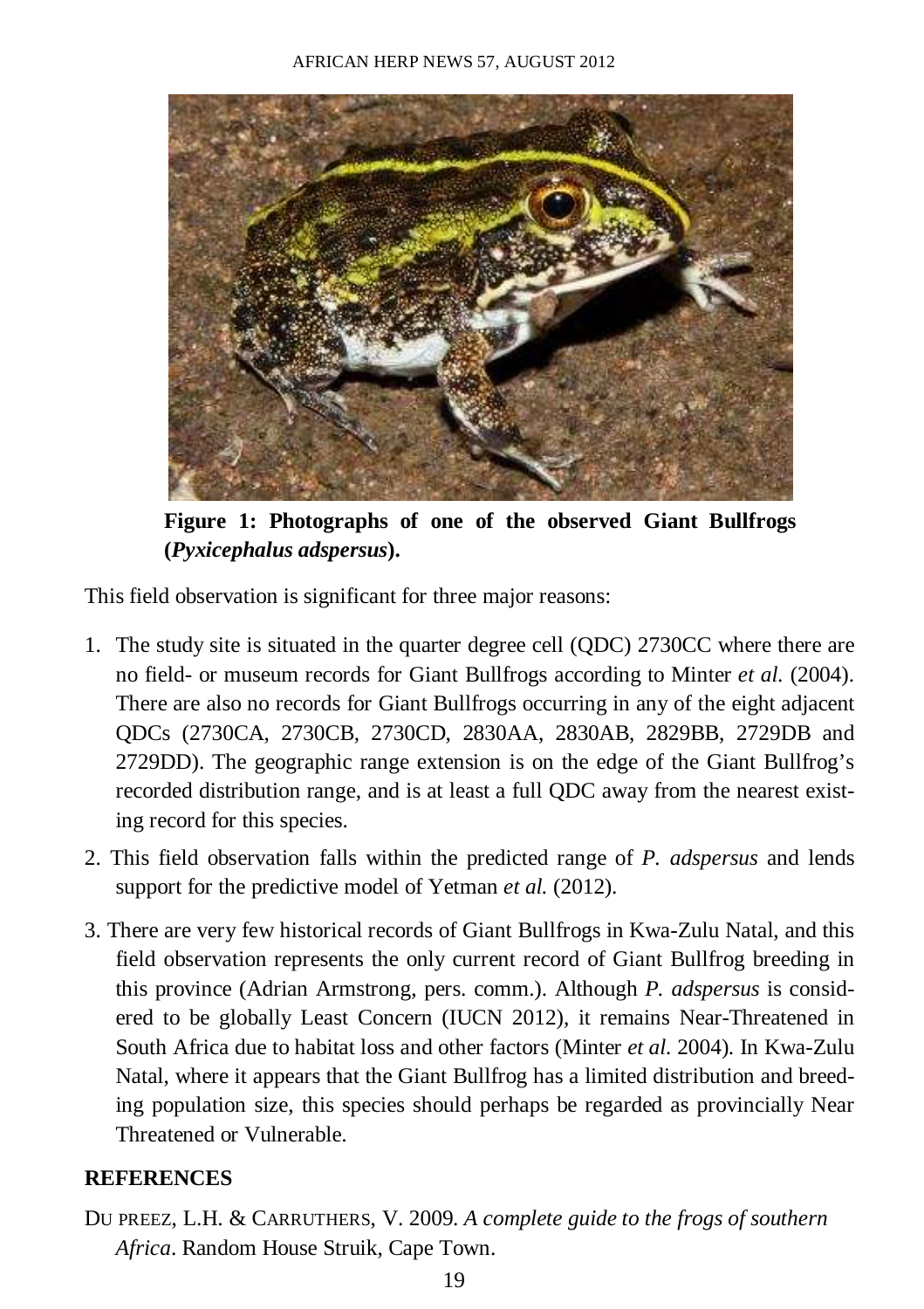- IUCN. 2012. The IUCN Red List of Threatened Species. Version 2012.1. http:// www.iucnredlist.org. (accessed 19 June 2012).
- JACKSON, C.R. & ROBERTSON, M.P. 2011. Predicting the potential distribution of an endangered cryptic subterranean mammal from few occurrence records. Journal for Nature Conservation 19:87 - 94.
- MINTER, L.R., BURGER, M., HARRISON, J.A., BRAACK, H.H., BISHOP, P.J. & KLOEPFER, D. 2004. *Atlas and Red Data Book of the frogs of South Africa, Lesotho and Swaziland*. SI/MAB Series #9. Smithsonian Institution, Washington DC.
- MUCINA, L. & RUTHERFORD, M.C. 2006. The vegetation of South Africa, Lesotho and Swaziland. Strelitzia 19. South African National Biodiversity Institute, Pretoria.
- SWANEPOEL, L.H., LINDSEY, P., SOMERS, M.J., VAN HOVEN, W. & DALERUM, F. 2012. Extent and fragmentation of suitable leopard habitat in South Africa. Animal Conservation doi: 10.1111/j.1469-1795.2012.00566.x

TARRANT, A. & ARMSTRONG, A.J. In press.

- YETMAN, C.A. & FERGUSON, J.W.H. 2011. Spawning and non-breeding activity of adult Giant Bullfrogs (*Pyxicephalus adspersus*). African Journal of Herpetology  $60:13 - 29$ .
- YETMAN, C.A., ROBERTSON, M.P. & FERGUSON, J.W.H. 2012. Conservation implications of habitat preference and geographic range of the Giant Bullfrog (*Pyxicephalus adspersus*) at two spatial scales. Unpubl. Ph.D. thesis. University of Pretoria, Pretoria.

#### **SUBMITTED BY:**

**LUKE VERBURGT**, Enviro-Insight CC, Pretoria, South Africa. E-mail: luke@enviro -insight.co.za. & **CAROLINE A. YETMAN**, Natural Scientific Services CC, Johannesburg, South Africa. E-mail: caroline@nss-sa.co.za.

#### **\*\*\*\*\***

#### **REPTILIA: SQUAMATA**

#### **SCINCIDAE**

## *Trachylepis planifrons* **Peters, 1878 Eastern Tree Skink**

Very few publications on the herpetofauna are available for Malawi and all are outdated and require revision. A lack of easily accessible literature on the lizards of Malawi is particularly apparent. The reptile database (Uetz 2012) collates numerous publications and can easily provide a species list by country through its search function. The eastern tree skink (*Trachylepis planifrons*) is not listed as occurring in Malawi, despite the high likelihood that it should occur there, since it is found in both the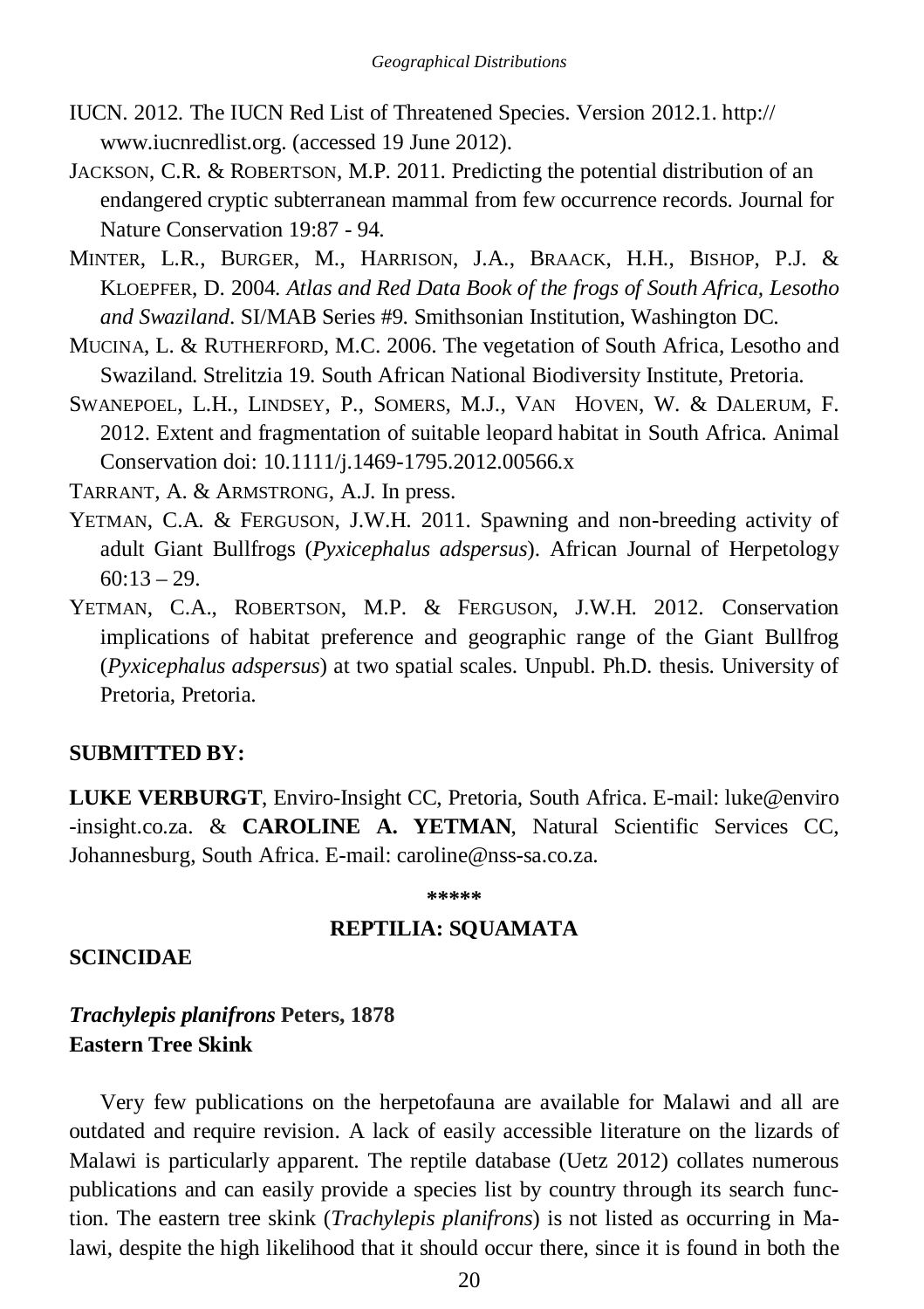neighboring countries of Zambia and Tanzania (Loveridge 1933, Robertson *et al.*  1962).

During a 2010 herpetofaunal survey at three sites in northern Malawi (1. Bale, 10° 46'52.43" S, 34° 6'51.88" E at 900 m a.s.l.; 2. Lufira, 9°47'55.93" S, 33°48'20.88" E at 521 m a.s.l.; 3. Jalawe, 9°57'26.50" S, 33°45'28.61" E at 571 m a.s.l.), several individuals of *T. planifrons* (Fig. 1) were observed, especially on the tobacco drying sheds built from natural vegetation by local inhabitants. Often these skinks would run up the supporting poles of the tobacco drying sheds and take shelter between the densely packed palm leaves used as a roof. It is relatively easy to distinguish between *T. planifrons* and *T. striata* as the former has a much longer tail (Fig. 1)



**Figure 1: One of several adult tree skinks (***Trachylepis planifrons***) captured near Karonga in northern Malawi.** 

Drift fence arrays with funnel traps were deployed at the Lufira and Jalawe sites and several skinks were captured in the funnel traps. Two individuals, one from each site, were found dead inside the funnel traps, presumably due to exposure. These individuals were preserved in 70% ethanol and later deposited at the Ditsong National Mu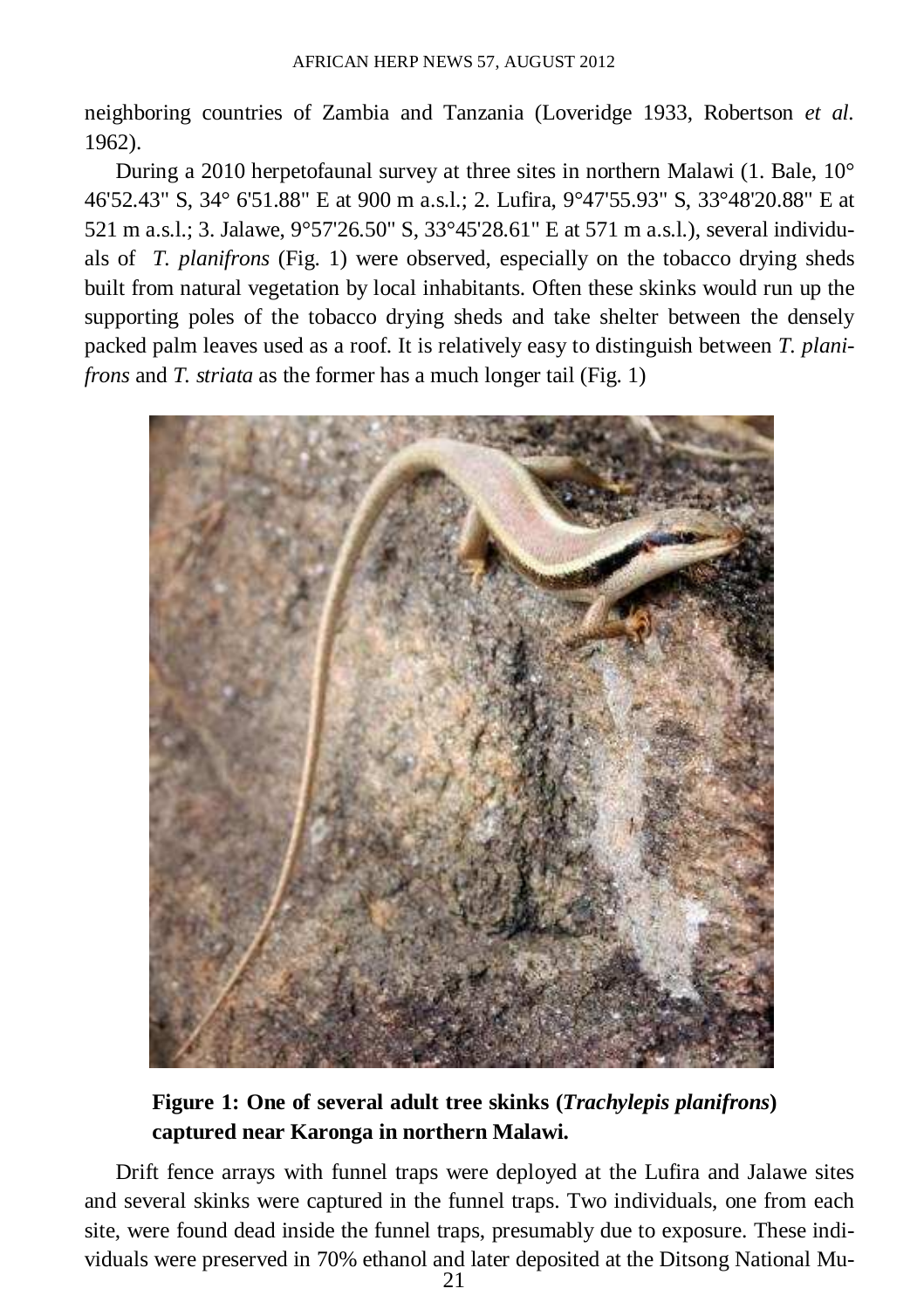seum of Natural History (formerly known as the Transvaal Museum) (Jalawe specimen: TM 86064 & Lufira specimen: TM86065).

As far as we are aware, these are the first published observations of *T. planifrons* in Malawi. The nearest records to Karonga for *T. planifrons* are from the Rukwa Valley in Tanzania, ca. 250 km to the north-west (Robertson *et al.* 1962) and Nyamkolo on the southern shore of Lake Tanganyika, Zambia, 350 km to the north-west (Loveridge 1933).

Description: Supranasals in broad contact; prefrontals in contact; supralabials anterior to subocular 4; no obtusely pointed scales on anterior border of ear opening; midbody scale rows 33 (tricarinate); dorsal scales longitudinally from enlarged nuchals to level of vent 52; ventrals longitudinally (mental to cloaca) 56-57; lamellae beneath fourth finger 13, beneath fourth toe 15; plantar scales smooth. Pale grey-brown above, with a dark brown lateral band becoming paler towards the groin, and with scattered white spots, cream below. Snout-vent lengths 94 and 96 mm, both tails truncated.

## **REFERENCES**

- LOVERIDGE, A. 1933. Reports on the scientific results of an expedition to the southwestern highlands of Tanganyika Territory. VII Herpetology. Bulletin Museum Comparative Zoology Harvard 74:197-416.
- ROBERTSON, I.A.D., CHAPMAN, B.M. & CHAPMAN, R.F. 1962. Notes on some reptiles collected in the Rukwa Valley, S.W. Tanganyika. Annals and Magazine of Natural History 13:421 - 432.
- UETZ, P. 2012. The Reptile Database, http://www.reptile-database.org, accessed February 24, 2012.

## **SUBMITTED BY:**

**LUKE VERBURGT**, Enviro-Insight CC, Pretoria, South Africa. E-mail: luke@enviro -insight.co.za, and **DONALD G. BROADLEY**, Natural History Museum of Zimbabwe, P.O. Box 240, Bulawayo, Zimbabwe. E-mail: broadley@gatorzw.com.

**\*\*\*\*\*** 

## **SCINCIDAE**

## *Afroablepharus walbergii* **A. Smith 1849 Wahlberg's Snake-eyed Skink**

On 23 and 24 December 2011, *ca.* eight *Afroablepharus walbergii* individuals were recorded in the vicinity of Ruacana, Kunene Province, northern Namibia. This species was commonly seen foraging in leaf litter in the narrow band of riverine vegetation lining the Kunene River as well as the adjoining dry mopane *Colophospermum mopane* woodland just to the southwest of Hippo Pools Community Campsite (17° 24'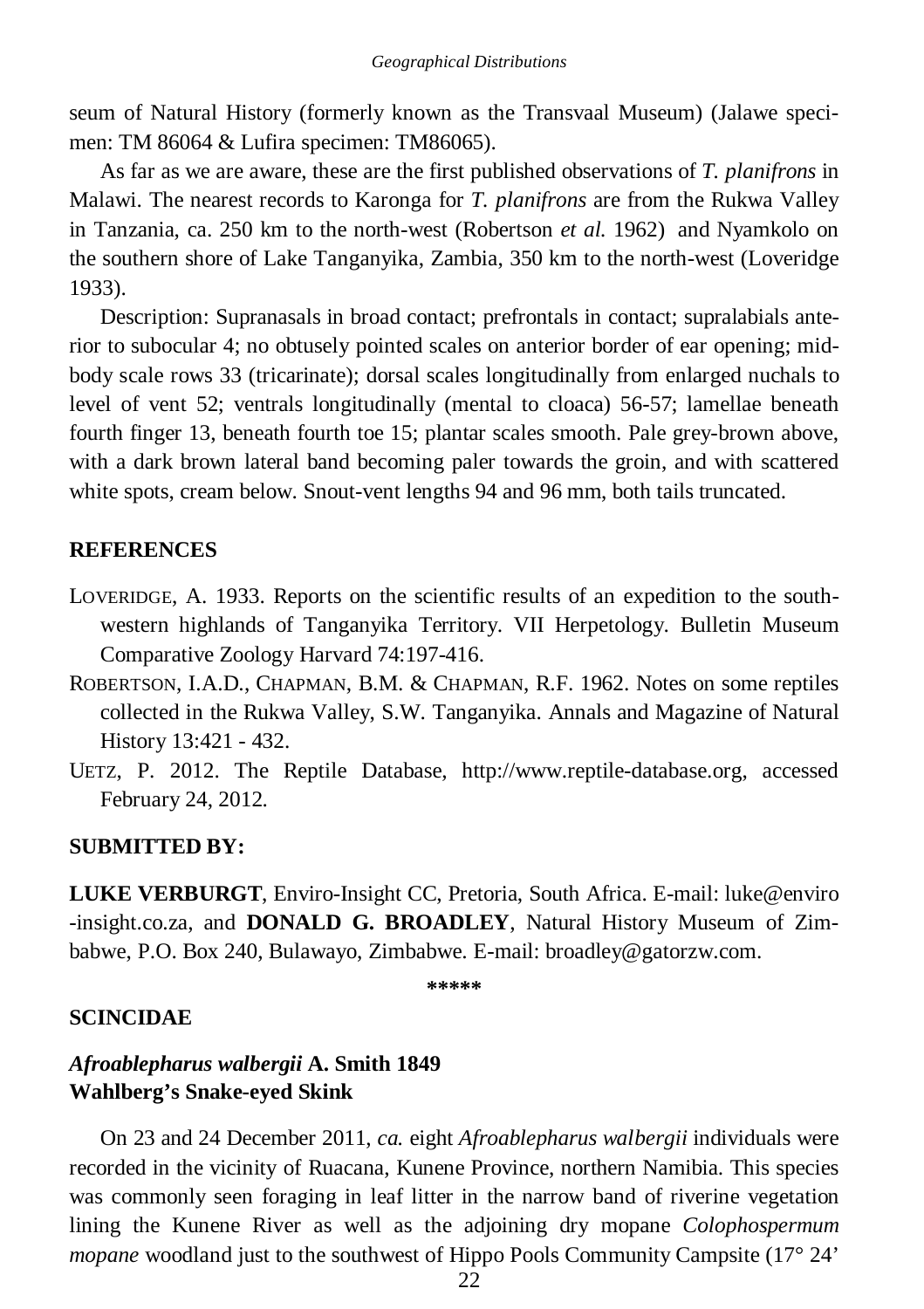32" S; 14° 12' 56" E; 784 m asl); in dry *Combretum* woodland at the Ruacana Falls lookout point  $(ca. 17^{\circ} 23' 49'' S$ ;  $14^{\circ} 13' 15'' E$ , 885 m asl); and in riverine vegetation and adjoining dry mopane woodland along the drainage line to the east of Hippo Pools Community Campsite (*ca.* 17° 24' 10" S; 14° 13' 54" E; 820 m asl). No specimens were collected as we did not have collecting permits.

Individuals were readily recognisable by their relatively small size, slender build and behaviour. Those individuals that were captured and examined displayed small limbs with five small but well-developed digits. All individuals examined had a pale back lacking the characteristic stripes that are often present in *A. walbergii*. The pale dorsolateral stripe and dark lateral band were present anteriorly, but faded laterally. The belly was dirty white.

These records are *ca*. 90 km further north than the closest recorded locality (*ca.* Orumana; Branch 1998) and extends the known distribution of this taxon up to the Angolan border. Jacobsen and Broadley (2000) suggest that the isolated population of *A. walbergii* in Namibia may represent an undescribed sibling species, but this requires verification.

## **ACKNOWLEDGEMENTS**

Johan Marais is thanked for commenting on this note.

## **REFERENCES**

- BRANCH, W.R. 1998. *Field guide to the snakes and other reptiles of southern Africa*. Third Edition. Struik Publishers. Cape Town.
- JACOBSEN, N.H.G. & BROADLEY, D.G. 2000. A new species of *Panaspis* Cope (Reptilia: Scincidae) from southern Africa. African Journal of Herpetology, 49: 61  $-71.$

## **SUBMITTED BY:**

**DARREN W. PIETERSEN**, Department of Zoology and Entomology, University of Pretoria, Private Bag X20, Hatfield, 0028, Pretoria E-mail: dwpietersen@zoology.up.ac.za, & **JOHN P. DAVIES**, 9 Anwyn Street, Bel Monte, Sonheuwel, Nelspruit, 1200, E-mail: john@lawsons-africa.co.za.

\*\*\*\*\*

## **GEKKONIDAE**

## *Pachydactylus katanganus* **de Witte, 1953 Katanga Thick-toed Gecko**

A rapid faunal survey was undertaken in association with a proposed development near Karonga, Northern Province, Malawi between 28 February 2011 and 4 March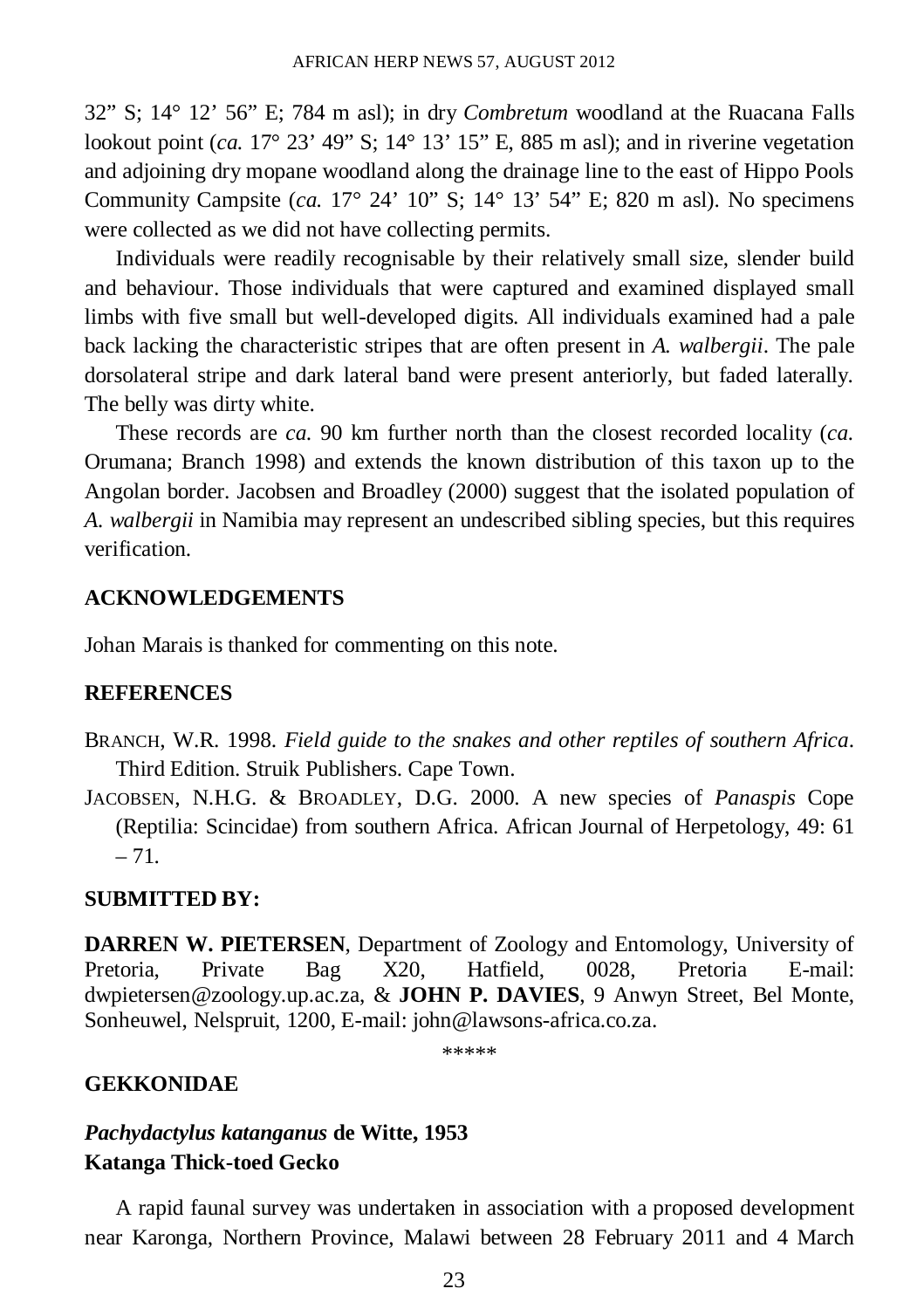2011. Active searches along a pre-defined transect of  $\pm 6$  km were conducted randomly for reptiles and amphibians by two observers on foot. Among nine species of lizard found during the survey were two *Pachydactylus*, one with a regenerated tail and the other with a recently broken tail (Fig. 1), not assignable to any species previously recorded from Malawi. The geckos were found under scattered loose rocks lying on soil in relatively undisturbed habitat at 09°58'0.66" S, 33°40'19.92" E at 862 m a.s.l. and 09°59'55.30" S, 33°40'15.70" E at 1036 m a.s.l., respectively. Although this habitat, characterized as *Baikiae plurijuga* – *Julbernardia globiflora* tall open woodland (Orban, 2011), has a relatively high rock cover in the form of several rocky promontories, *Pachydactylus* specimens were only observed under the few small loose rocks lying scattered on soil in tall grass dominated by *Brachiaria brizantha*, *Festuca engleri*, *Panicum ecklonii*, *Sporobolus sanguineus* and *Tristachya leucothrix* (Orban, 2011). Both individuals were photographed and released as they were not covered by any collecting permit. Although similar in appearance to *Pachydactylus oshaughnessyi*, which has been recorded from 41 miles [66 km] north of Maimba [sic! Marimba], Central Province (approximately 12°45'S, 34°00'E; California Academy of Sciences [CAS] 85792–93), these specimens are referable to *Pachydactylus katanganus, the apparent sister species to P. oshaughnessyi (Broadley 2003) as confirmed by comparison with the original description of the latter (de Witte 1953) and three of the paratypes (MCZ R54373,* NMZB-UM 10767–88*.* The northernmost *P. oshaughnessyi* record in Malawi is the type locality, Cape Maclear, at the southern end of Lake Malawi, and ca. 450 km south of Karonga. The nearest Zambian locality is Chipata (NMZB-UM 1547) in the Eastern Province, and again about 450 km south of Karonga. It should be noted that all specimens of *P. oshaughnessyi* from Zimbabwe resemble those from southern Malawi in having only three broad cream crossbands on the body. However, the seven specimens from Zambia have four or five bands on the body, and these may be truncated laterally or broken up. All retain the black-bordered cream crescent on the nape.

This is the first Malawian record for *Pachydactylus katanganus*, which was previously known only from a large series of 119 individuals from several localities in the Parc National de l'Upemba, Katanga Province, southern Democratic Republic of Congo (de Witte 1953). This represents an eastward range extension of approximately 720 km. This discovery necessitates a reconsideration of the status of *P. katanganus* as a narrow endemic to Upemba (Broadley 2003; Broadley and Cotterill 2004) and suggests that it has a broad distribution like most other members of the *P. capensis* complex (Bauer and Lamb 2002). There are no records of *P. katanganus* from Zambia, but its presence in the far northeast of the country is expected based on the new find. There are no obvious barriers within Malawi between the northernmost *P. oshaughnessyi* records and the *P. katanganus* localities reported here. It would be desirable to obtain genetic material from throughout the ranges of both species in order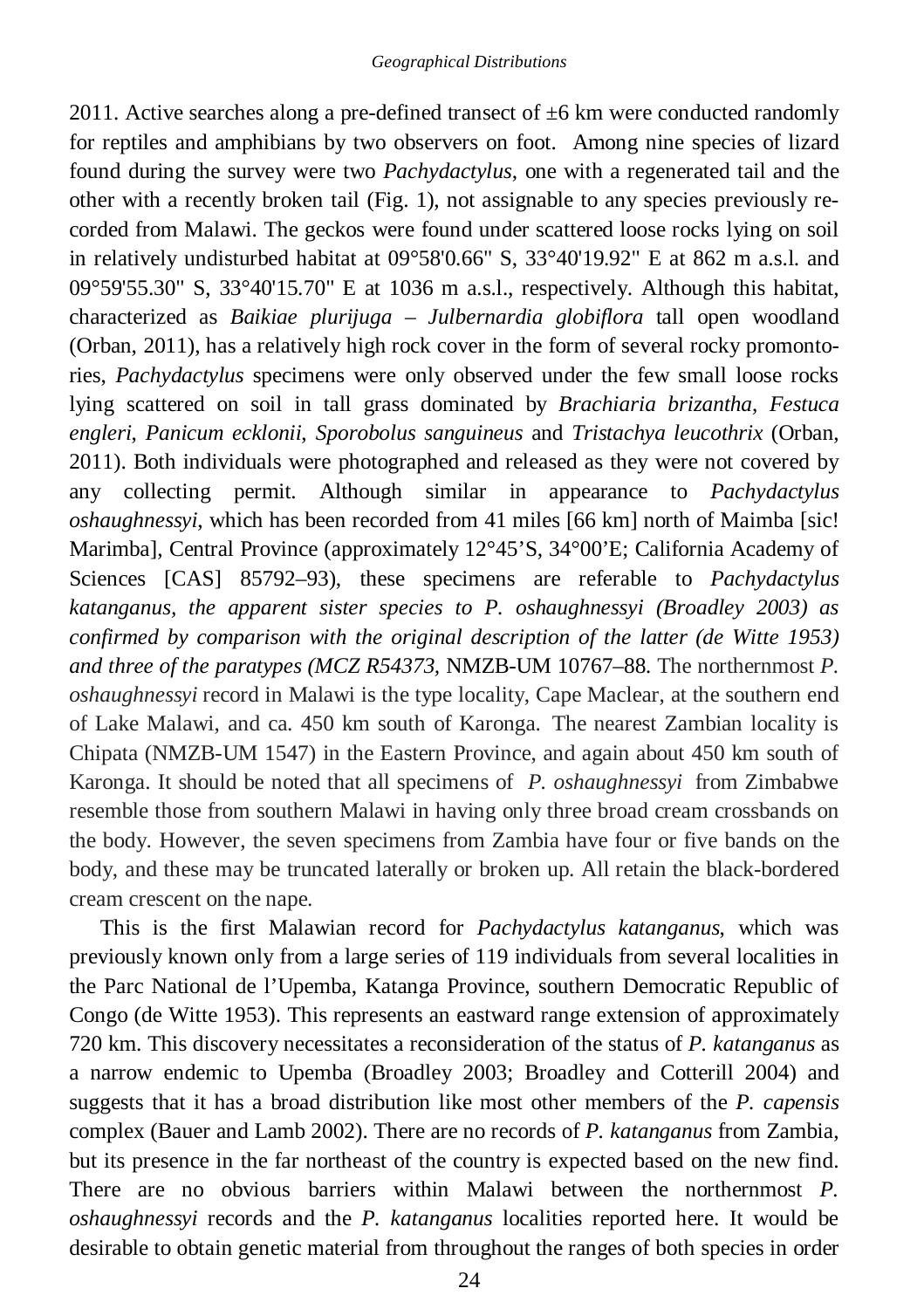to confirm their specific distinctiveness and establish any geographic correlates of their distribution.



**Figure 1: Two specimens of** *Pachydactylus katanganus* **found near Karonga in northern Malawi. The specimen with the broken tail (below) has an approximate snout-vent length of 42 mm; measurements are lacking for the other specimen, although it is larger.** 

## **REFERENCES**

- BAUER, A. M. & LAMB, T. 2002. Phylogenetic relationships among members of the *Pachydactylus capensis* group of southern African geckos. African Zoology 37: 209 - 220.
- BROADLEY, D. G. 2003. *Pachydactylus katanganus* de Witte 1953, a species endemic to the Upemba National Park (Sauria: Gekkonidae). African Journal of Herpetology 52: 69 - 70.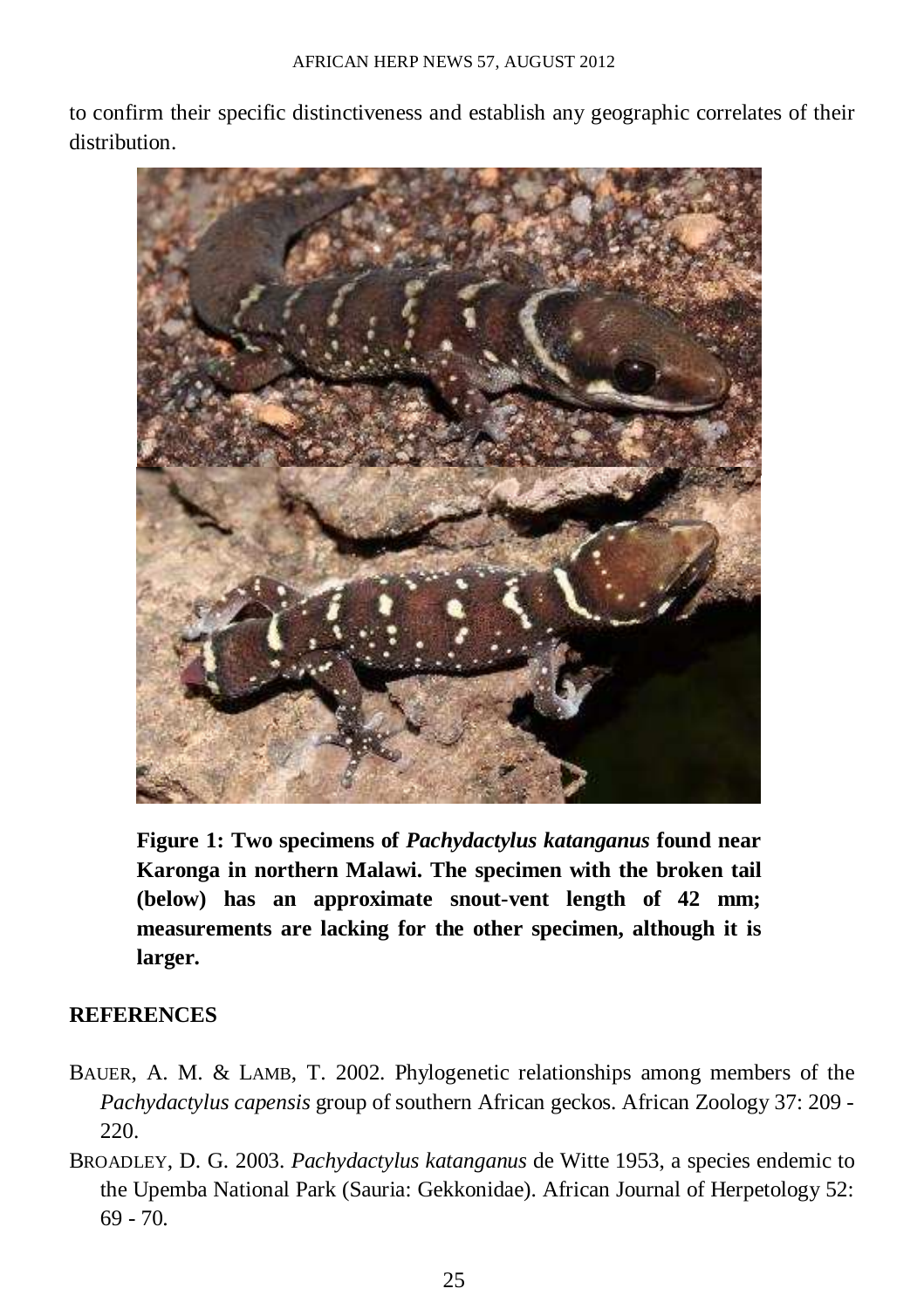- BROADLEY, D. G. & COTTERILL, F. P. D. 2004. The reptiles of southeast Katanga, an overlooked 'hot spot'. African Journal of Herpetology 53: 35 - 61.
- DE WITTE, G.-F. 1953. Reptiles. Exploration du Parc National de l'Upemba. Mission G. F. de Witte en collaboration avec W. Adam, A. Janssens, L. Van Meel et R. Verheyen (1946–1949). Institut des Parcs Nationaux du Congo Belge. Brussels, Fasc. 6, 322 pp., 41 pls., 1 map.
- ORBAN, B. 2011. Botanical scoping report for the proposed expansion of the Kachira coal mining project. Unpublished project report. Available from ben.orban@up.ac.za.

## **SUBMITTED BY:**

**LUKE VERBURGT**, Enviro-Insight CC, Pretoria, South Africa. E-mail: luke@enviroinsight.co.za, **HARDUS VAN TONDER**, Center for Wildlife Management, University of Pretoria, Pretoria, South Africa. Email: hardusvt@yahoo.com, **AARON M. BAUER**, Department of Biology, Villanova University, Villanova, Pennsylvania 19085, USA. Email: aaron.bauer@villanova.edu, and **DONALD G. BROADLEY**, Natural History Museum of Zimbabwe, P.O. Box 240, Bulawayo, Zimbabwe. E-mail: broadley@gatorzw.com.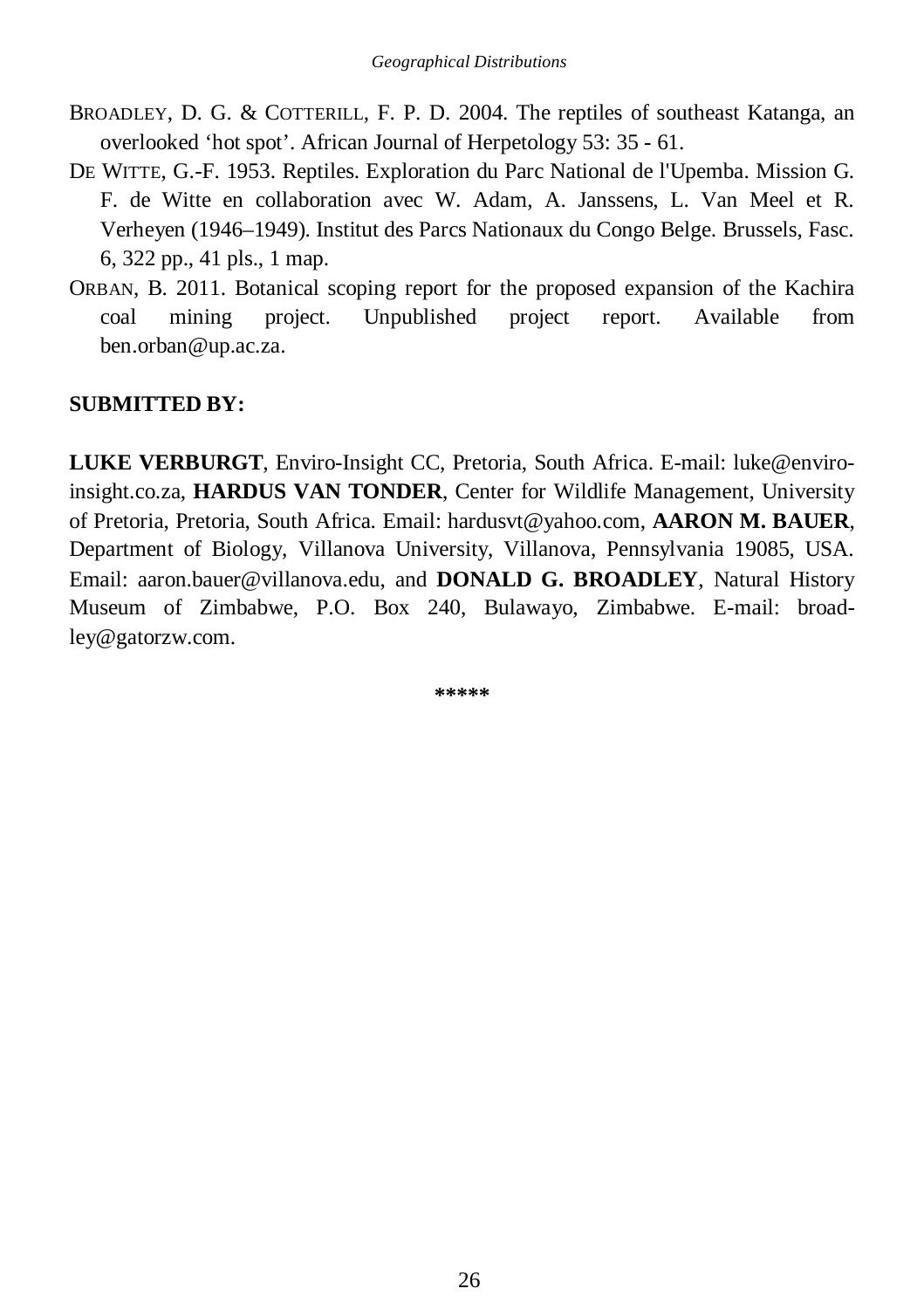## **INSTRUCTIONS TO AUTHORS**

*African Herp News* publishes manuscripts in four categories, namely Articles, Herpetological Surveys, Natural History Notes, and Geographical Distributions. **CONTRIBUTIONS SUBMITTED IN AN INCORRECT STYLE (SEE GUIDELINES BELOW) WILL BE RETURNED TO THE AUTHORS**. All submissions should be set in 10 pt, Times New Roman font, with 1.15 line spacing throughout. Submitted manuscripts should not contain any consecutive space characters, nor should they contain tab characters. Every word in English common names should start with a capital letter (e.g., Namaqua Dwarf Adder).

## **ARTICLES**

*African Herp News* publishes longer contributions of general interest that would not be presented as either Natural History Notes or Geographical Distributions. A standard format is to be used, as follows: **TITLE** (capitals, bold, centred); **AUTHOR(S)** (bold, centred); *Author's address(es)* (italicised; use superscript Arabic numerals with authors' names and addresses if more than one author); **HEADINGS** (bold, aligned left) and **Subheadings** (bold, aligned left) as required; **REFERENCES** (bold), following the standardised formats described below.

## **HERPETOLOGICAL SURVEYS**

*African Herp News* publishes succinctly annotated species lists resulting from local surveys of amphibians and reptiles on the African continent and adjacent regions, including the Arabian peninsula, Madagascar, and other islands in the Indian Ocean. The area surveyed may be of any size but should be a defined geographic unit of especial relevance to the herpetological community. For example, surveys could address declared or proposed conservation reserves, poorly explored areas, biogeographically important localities or administrative zones. The relevance of survey results should be judged by the extent that these records fill distributional gaps or synthesise current knowledge. As far as possible survey records should be based on accessible and verifiable evidence (specimens deposited in public collections, photos submitted illustrating diagnostic features, call recordings and sonograms, or DNA sequences accessioned into international databases). Survey results should be presented in the same format as for Articles (described above), and must additionally include a section titled **SYSTEMATIC ACCOUNT** (bold) comprising *Scientific name* (including author citation), location and habitat, evidence (including registration numbers and location of vouchers), and comments (where required). **REFERENCES** should follow the standardised formats described below.

## **NATURAL HISTORY NOTES**

Brief notes concerning the biology of the herpetofauna of the African continent and adjacent regions, including the Arabian peninsula, Madagascar, and other islands in the Indian ocean. A standard format is to be used, as follows: **FAMILY**; *Scientific name* (**including author citation**); **English common name** (using Bill Branch's *Field Guide to Snakes and Other Reptiles of Southern Africa*, third edition, 1998, for reptiles; and Du Preez & Carruthers' *A complete guide to the frogs of southern Africa*, 2009, for amphibians as far as possible); **KEYWORD** (this should be one or two words best describing the topic of the note, e.g. Reproduction, Avian predation, etc.); the Text (in concise English with only essential references quoted). The body of the note should include information describing the locality (Country; Province; quarter-degree locus; location; latitude and longitude in  $D^{\circ}$  M' S" format; elevation above sea level), providing the date (day, month, year), naming the collector(s), and stating the place of deposition and museum accession number or describing the fate of the animal. **REFERENCES** should follow the standardised formats described below. **SUBMITTED BY: NAME**, Address, E-mail.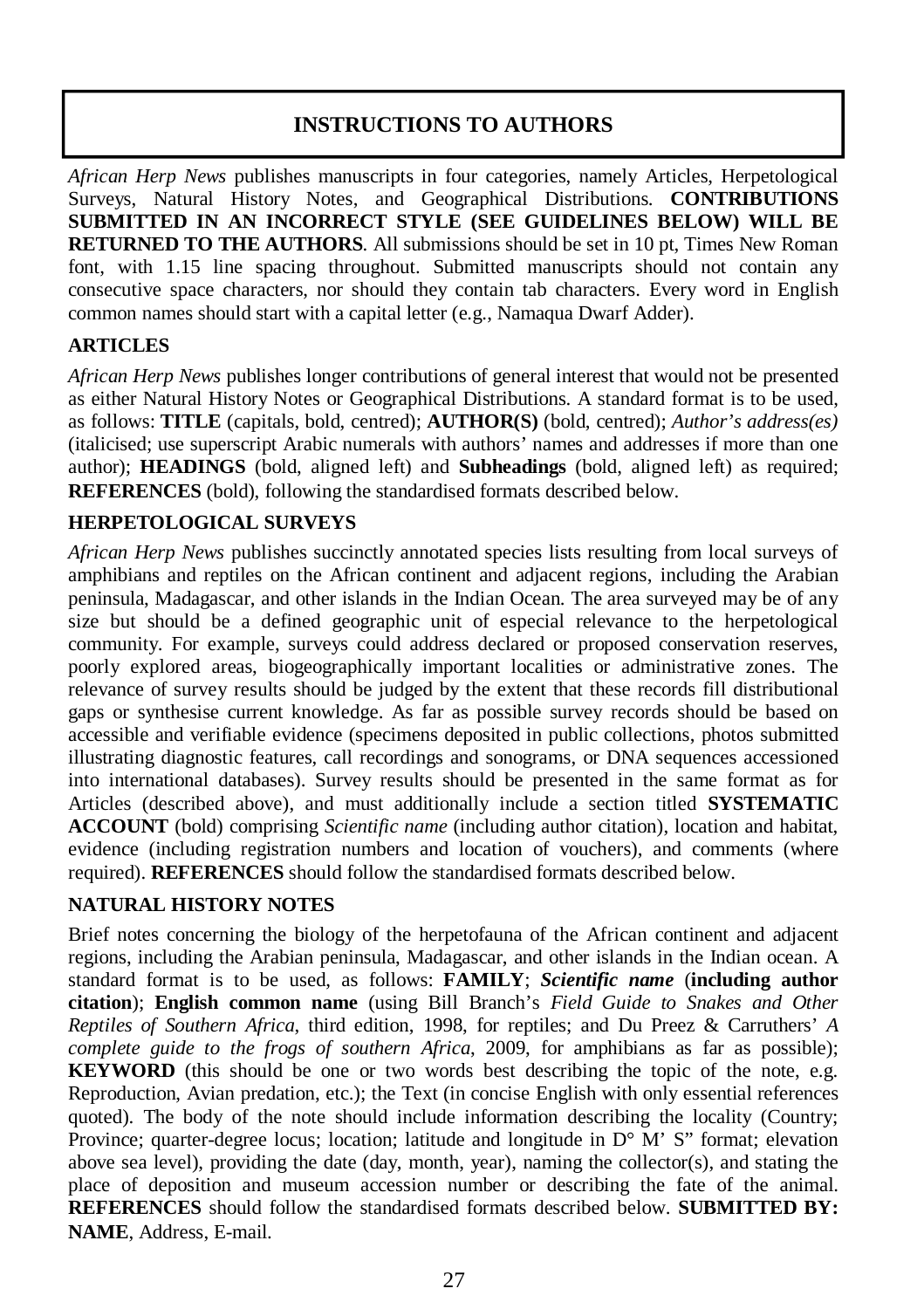## **GEOGRAPHICAL DISTRIBUTION**

Brief notes of new geographical distributions of amphibians and reptiles on the African continent and adjacent regions, including the Arabian peninsula, Madagascar, and other islands in the Indian Ocean. Records submitted should be based on specimens deposited in a recognised collection. A standard format is to be used, as follows: **FAMILY**; *Scientific name* **(including author citation)**; **English common name** (using Bill Branch's *Field Guide to Snakes and Other Reptiles of Southern Africa*, third edition, 1998, for reptiles; and Du Preez & Carruthers' *A complete guide to the frogs of southern Africa*, 2009, for amphibians as far as possible). The body of the note should include information describing the locality (Country; Province; quarter-degree locus; location; latitude and longitude in D°M'S" format; elevation above sea level), providing the date (day, month, year), naming the collector(s), and stating the place of deposition and museum accession number, or fate of the animal. The body should also include information on the size, colour and taxonomic characters (e.g., scalation, webbing) used to identify the specimen, as well as the distance to the nearest published locality. **REFERENCES** should follow the standardised formats described below. **SUBMITTED BY: NAME**, Address, E-mail.

## **REFERENCES**

Reference formatting is similar to *African Journal of Herpetology*. References should be listed in alphabetical order and should refer only to publications cited in the text. References should be in the following format:

- ALEXANDER, G.J. 2007. Thermal biology of the Southern African Python (*Python natalensis*): does temperature limit its distribution? Pp. 50-75. In HENDERSON, R.W., AND POWELL, R. (eds.), *Biology of the Boas and Pythons*. Eagle Mountain Publishing, Utah.
- BRANCH, W. R. 1998. *Field guide to the snakes and other reptiles of southern Africa*. Third edition. Struik Publishers. Cape Town.
- COTTONE, A.M. 2007. Ecological investigations of the Psammophiidae (Squamata: Serpentes). Unpubl. MSc thesis. Villanova University, Pennsylvania.
- FROST, D.R. 2010. Amphibian Species of the World: an Online Reference. Version 5.4 (8 April, 2010). http://research.amnh.org/vz/herpetology/amphibia/ (accessed 27 April 2010).
- LAMB, T., BISWAS, S. & BAUER, A. 2010. A phylogenetic reassessment of African fossorial skinks in the subfamily Acontinae (Squamata: Scincidae): evidence for parallelism and polyphyly. Zootaxa, 2657:33 – 46.

Note that author names are set as SMALL CAPS, not ALL CAPS, and that Journal Titles are not abbreviated. Formatting should be achieved using paragraph settings and NOT tabs or spaces. Citations should occur in chronological order: (Branch 1998, Alexander 2007, Cottone 2007, Frost 2010, Lamb et al. 2010). For papers with more than two authors, only the first author should be named in the text (e.g., Masterson et al. 2010) without italicising "et al.". Cite unpublished data as in press, e.g., Marais (in press), which then appears in the list of references, or as J. J. Marais (pers. comm.), in which case Johan J. Marais's name and institutional affiliation should appear under Acknowledgements. Unpublished reports should be cited as personal communications.

## **TABLES, FIGURES, AND PHOTOGRAPHS**

Tables should be submitted as separate MS Excel files. Tables should be small enough to fit onto an A5 page, and should NOT contain any vertical lines. Photographs and figures should be submitted as separate JPEG files, and not embedded in the text. They should preferably be 500— 800 KB in size, and not more than 1.5 MB. The name of the photographer should be given, if not taken by the author of the submission. Each table, figure, or photograph, needs to be associated with an appropriate caption that should follow the reference list in the submission.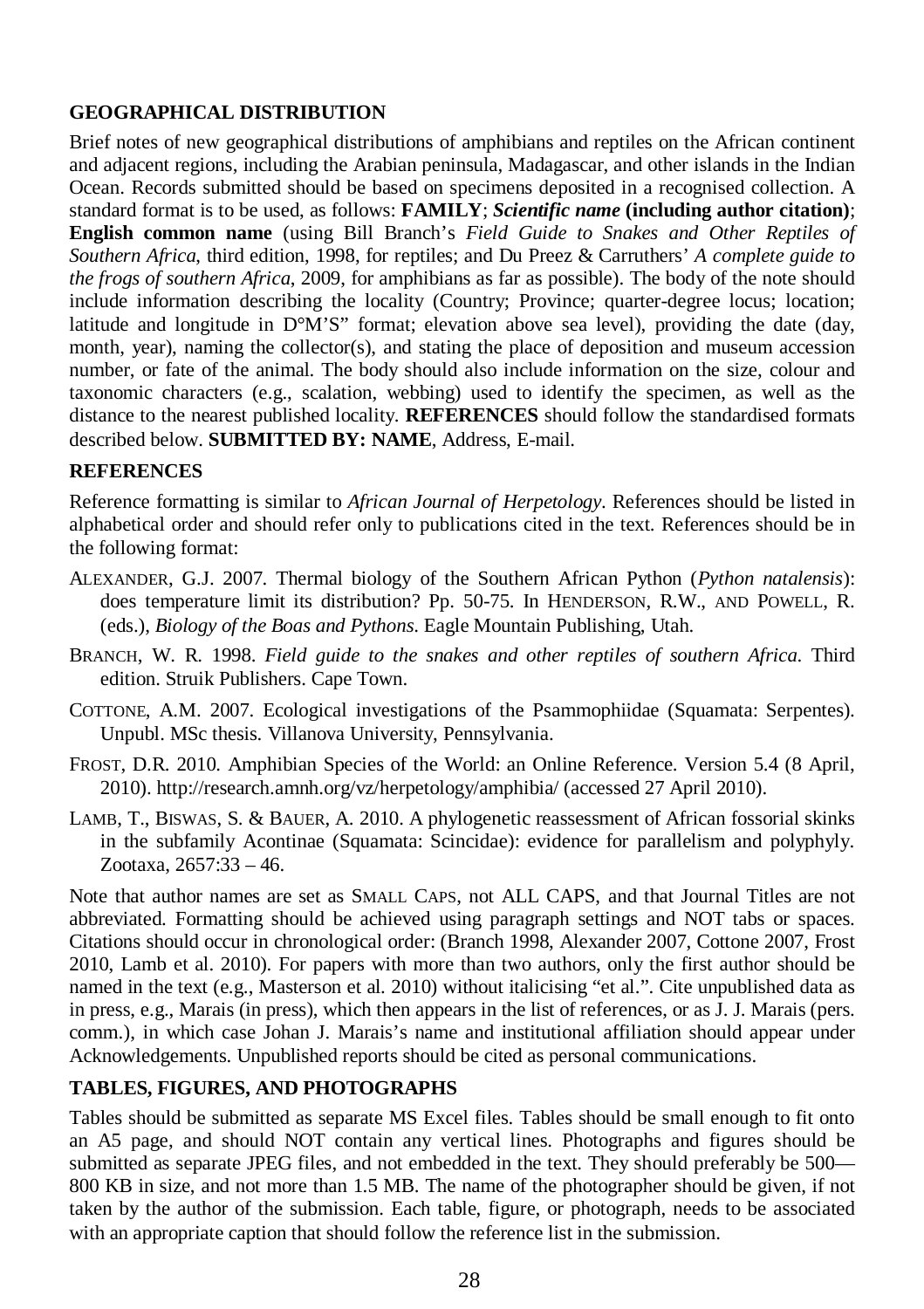## **MEMBERSHIP FEES FROM 2012**

## **FEE STRUCTURE 2012 FOR AFRICAN RESIDENT MEMBERS**

(Posting to addresses in Africa)

|                                         | 1 year         | 3 years |
|-----------------------------------------|----------------|---------|
| <b>Ordinary members</b>                 | ZAR 200        | ZAR 600 |
| <b>Scholars</b> (attending high school) | <b>ZAR 100</b> |         |

## **FEE STRUCTURE 2010 FOR NON-AFRICAN RESIDENT MEMBERS**

(Posting to addresses outside Africa)

| Membership | 1 year        | 3 years        |
|------------|---------------|----------------|
|            | <b>US\$60</b> | <b>US\$180</b> |

## **BANKING DETAILS**

**Account Name**: Herpetological Association of Africa **Account Number**: 1793 6077 **Bank**: ABSA **Branch**: Eastgate **Swift Code**: ABSAZAJJ **Clearing Code**: 6356050

## **CREDIT CARD PAYMENTS**

We only accept credit card payments in US \$, which are accepted by *Bibliomania* (http:// www.herplit.com). Please contact Mr. Breck Bartholomew in the USA (Breck@herplit.com), if you would like to pay by credit card. When paying via *Bibliomania* please quote your **surname** and **HAA membership reference number** (obtainable from the Secretary, Jeanne Tarrant (jeannetarrant@ymail.com) as the transaction reference, and state that it is an **HAA payment**. You may also pay electronically using the Bibliomania website: http://www.herplit.com/HAA.html

## **NOTICE REGARDING ELECTRONIC PAYMENTS**

It is essential that your **membership reference number** (or initials and surname, if you are a new member) be used as a reference for electronic payments, and that you let the HAA Treasurer, Abeda Dawood (abeda@nzg.ac.za), know when you authorize the payment, so that it can be traced.

## **NB: BANK FEES**

Please note that **all bank fees for credit card and electronic payments** to the HAA must be **borne by you, the payee**. Thus, please ensure that you **add an extra 5%** to cover bank charges, or that these come **directly off your account** when electronically transferring money, and **NOT off the amount to be received by the HAA**.